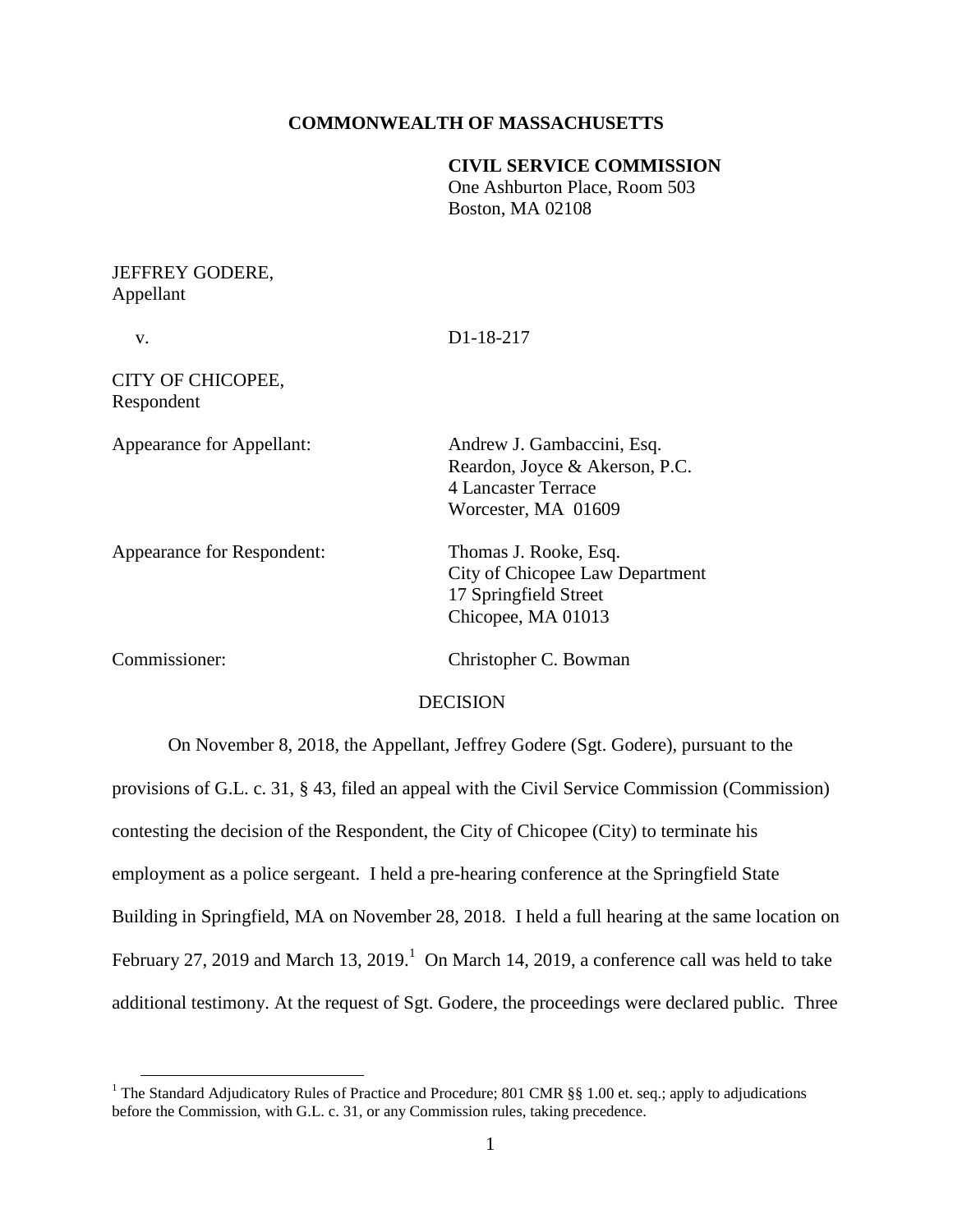(3) CDs were made of the hearing, including the conference call.<sup>2</sup> Both parties submitted proposed decisions to the Commission.

### **FINDINGS OF FACT:**

 Based upon the documents entered into evidence (Respondent Exhibits 1-21 and Appellant Exhibits 1-15), stipulated facts, the testimony of:

# *Called by the City:*

- William Jebb, Chicopee Police Chief;
- Mark Wilkes, Chicopee Police Officer;
- The Honorable Mark G. Mastroianni, former Hampden County District Attorney;<sup>3</sup>

# *Called by Sgt. Godere:*

- Mayor Richard Kos, City of Chicopee;
- Richard Nunes, retired Chicopee Police Lieutenant;
- Thomas Charette, retired Chicopee Police Chief;
- Jeffrey Godere, Appellant;

and taking administrative notice of all matters filed in the case, pertinent statutes, regulations, policies, stipulations and reasonable inferences from the credible evidence, a preponderance of the evidence establishes the following:

1. Sgt. Godere is forty-seven years old and has lived in Chicopee for most of his life. He is married, with two biological children and two step-children. He received an associate's degree in criminal justice from Quincy College and a bachelor's degree in criminal justice from Curry College. (Testimony of Sgt. Godere)

<sup>&</sup>lt;sup>2</sup> Subsequent to the hearing, the parties had the recordings transcribed and a copy of the transcript was provided to the Commission. That transcript is deemed to be the official record of the proceedings.

 $3$  Judge Mastroianni is now a federal district court judge. At the outset of his testimony, he emphasized that his Testimony was solely related to his tenure as a Hampden County District Attorney. To avoid confusion, the decision, at times, simply refers to him as "Mastroianni".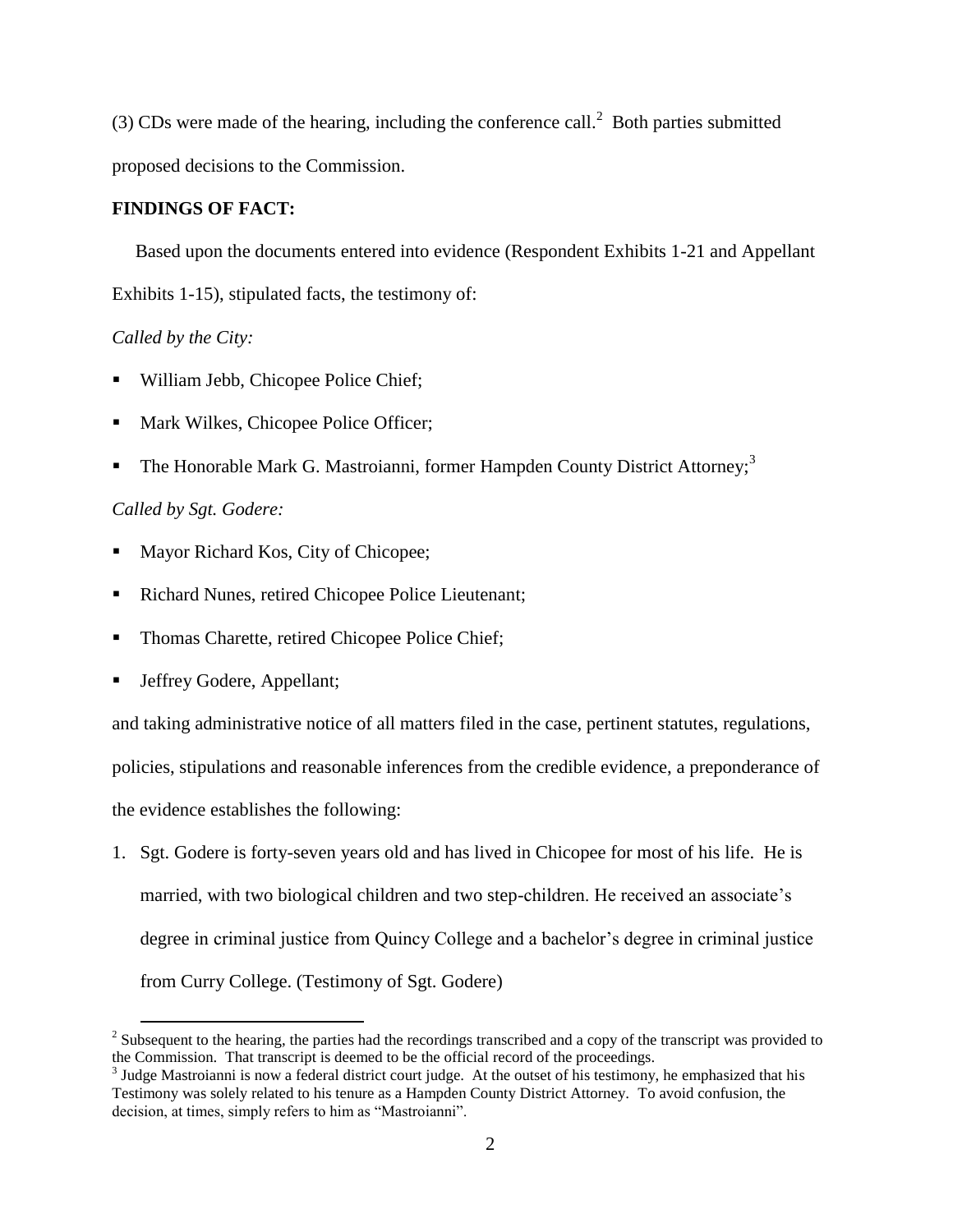- 2. Sgt. Godere served as a special police officer in Chicopee from 1994 to 2001 before being appointed as a permanent, full-time police officer in February 2001. He was promoted to the position of sergeant in June 2011. (Testimony of Sgt. Godere)
- 3. Chief William Jebb has been the Chief of Police for the past five years. (Testimony of Chief  $\mathrm{Jebb}^4$
- 4. At approximately 7:00 P.M. on August 26, 2011, over nine years ago, Chicopee officers, including Sgt. Godere, responded to an apartment for a call of an unresponsive person. (Testimony of Sgt. Godere; Exhibit R13)
- 5. Below is a list of relevant persons and their titles as of August 26, 2011:

|   | <b>Relevant Person</b>     | Title                                   |
|---|----------------------------|-----------------------------------------|
|   | <b>Michael Bissonnette</b> | Mayor                                   |
|   | Mark G. Mastroianni        | <b>Hampden County District Attorney</b> |
|   | John Ferraro               | Police Chief                            |
|   | William Jebb               | Deputy in charge of internal affairs    |
|   | <b>Thomas Charette</b>     | Police Captain                          |
| п | Jeffrey Godere             | Police Sergeant                         |
|   | KL                         | Police Sergeant                         |
|   | TD                         | Police Officer                          |
|   | CL                         | Police Officer                          |
|   | <b>MC</b>                  | Police Officer                          |

6. Upon arrival at the scene on August 26, 2011, a female was discovered on the floor; once the female was determined to be deceased, apparently as a result of a homicide, Sgt. Godere

 $\overline{a}$ 

 $4$  As Chief Jebb held different titles during the relevant time period, the decision refers to him as "Jebb" instead of Chief Jebb to avoid any confusion.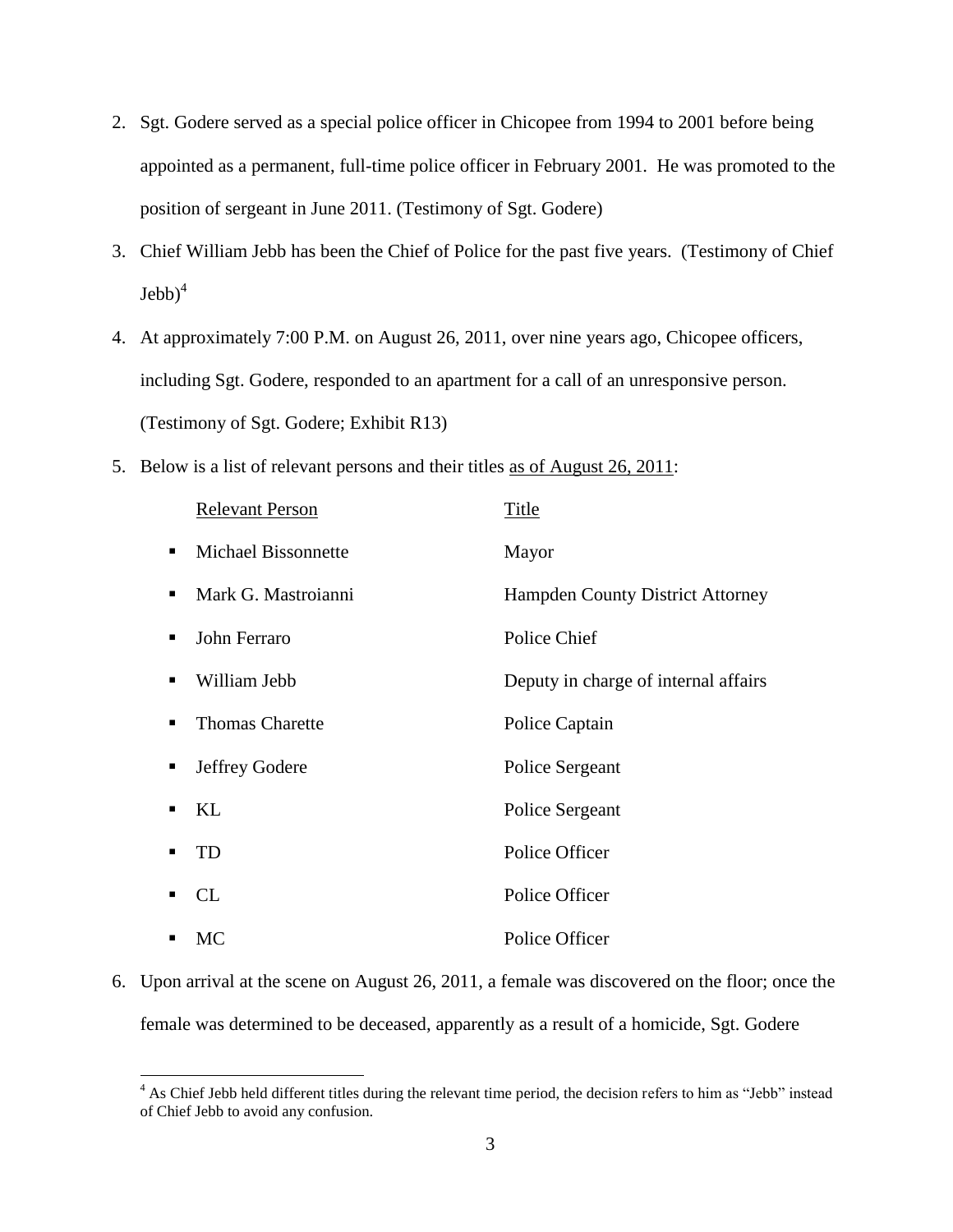directed responding personnel to clear the apartment and posted Officer TD at the door to maintain a log of persons who entered the scene. (Testimony of Sgt. Godere)

- 7. Sgt. KL was also at the scene on August 26, 2011. (Exhibit R13)
- 8. While at the scene, Sgt. KL and Officer TC each used their cell phones to take a photograph of the female. (Exhibit R13)
- 9. When the Chicopee Police Department Detective Bureau arrived, Sgt. Godere left the scene and eventually returned to the police station sometime after 8:00 P.M. (Testimony of Sgt. Godere)
- 10. Sgt. KL, who was the officer in charge at the police station that night, also returned to the police station. (Testimony of Sgt. Godere)
- 11. While at the police station, Sgt. KL showed Sgt. Godere the picture that he (Sgt. KL) had taken of the female on his cell phone, stating words to the effect, "this is why you want to stay out of the scene, not contaminate it." (Testimony of Sgt. Godere)
- 12. Sgt. Godere, after looking at the photograph of the female on Sgt. KL's phone, asked Sgt. KL to send it to him (Sgt. Godere). (Testimony of Sgt. Godere)<sup>5</sup>
- 13. "Right after" Sgt. KL showed the photograph to Sgt. Godere, Sgt. KL sent the picture to Sgt. Godere's cell phone. (Testimony of Sgt. Godere)
- 14. Sgt. Godere subsequently forwarded the photograph of the female that he had received from Sgt. KL to Officer CL. (Exhibit R13)
- 15. The next day, on August 27, 2011, over a period of several hours, Officer TD sent the photograph that he had taken of the female to nine fellow Chicopee police officers (including Officer MC), via individual text messages. (Exhibit R13)

 $\overline{a}$ 

<sup>&</sup>lt;sup>5</sup> Sgt. Godere's exact testimony was "I might have asked him to send it to me. I don't remember ... I might have asked him for it as he was showing it to me. I just don't have a certainty of asking him." I have found that it is more likely than not that Sgt. Godere did indeed ask Sgt. KL to send him the photograph.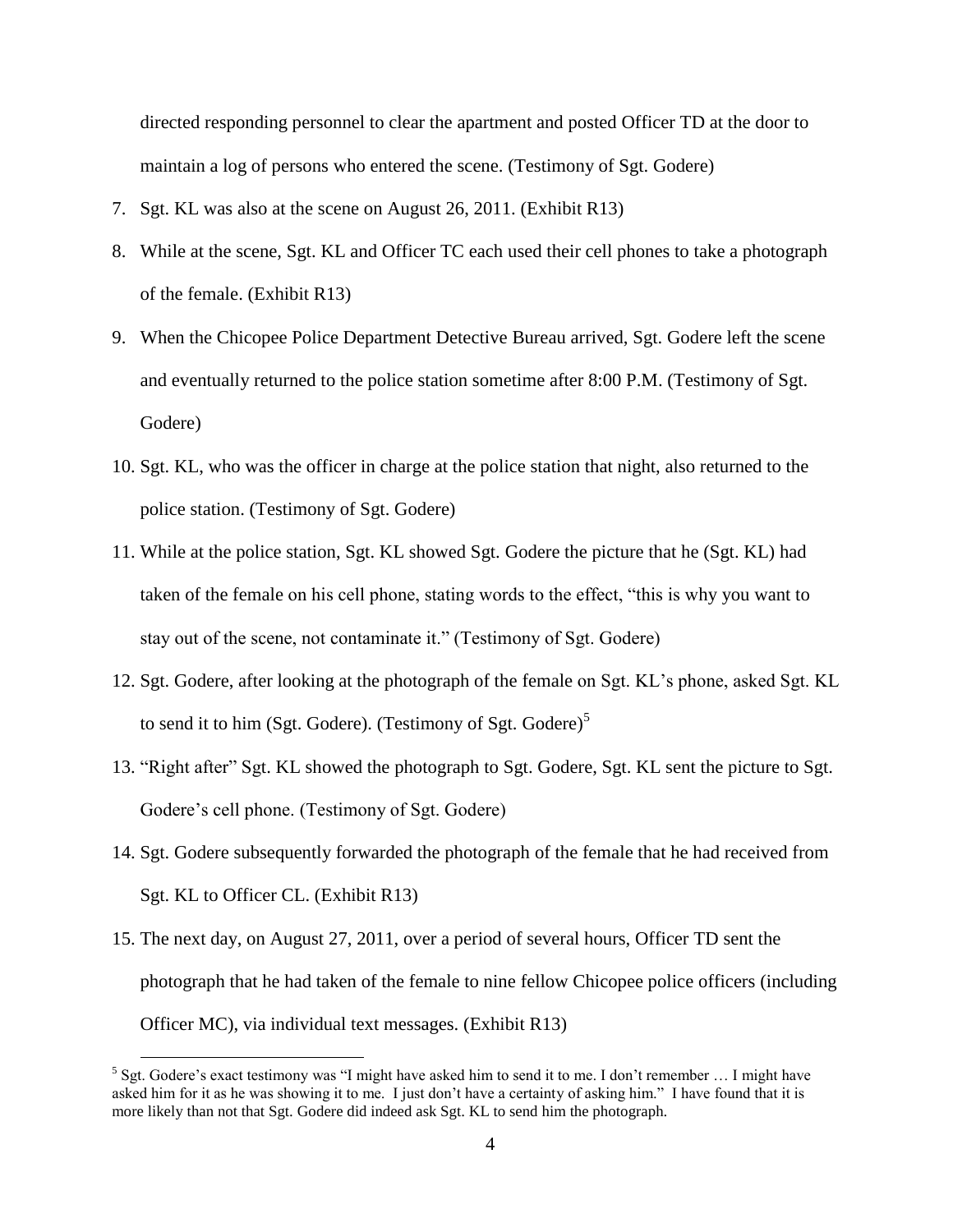- 16. Officer CL was involved in youth sports in Agawam. On August 27, 2011, Officer CL showed the picture of the female that he had received from Sgt. Godere to multiple parents whose children were participating in a sporting event at Phelps Field in Agawam that day. (Exhibit R13)
- 17. Approximately one month later, on October 3, 2011, the Chicopee Police Department became aware of the allegation that Officer CL had shown the photograph of the female to parents at Phelps Field. Jebb, who was then Deputy Chief in charge of internal affairs, commenced an internal investigation. (Testimony of Jebb and Exhibit 13)
- 18. After the potential existence of crime scene photographs being disseminated became known in the Fall of 2011, the Hampden County District Attorney's Office, then headed by Judge Mastroianni, became apprised of the situation. He was deeply troubled by the allegations for many reasons, including the fact that pictures taken by first responders would be significant in any criminal prosecution related to the case as such images would need to part of the prosecution's discovery production. In both written and verbal exchanges, Mastroianni stressed the serious and consequential nature of this matter to the City's Mayor at the time, Mayor Bissonnette. (Testimony of Judge Mastroianni)
- 19. Jebb's internal investigation took place over approximately four months, from October 2011 to February 2012. As part of his investigation, he conducted multiple interviews (with citizens and police officers) and reviewed the phone records of various police officers. (Exhibit R13 and Testimony of Jebb)
- 20. Most relevant to this appeal, as it relates to untruthfulness, are the written statements and interview responses of four individuals: Officer CL; Officer TD; Officer MC; and Sgt. Godere. (Exhibit R13)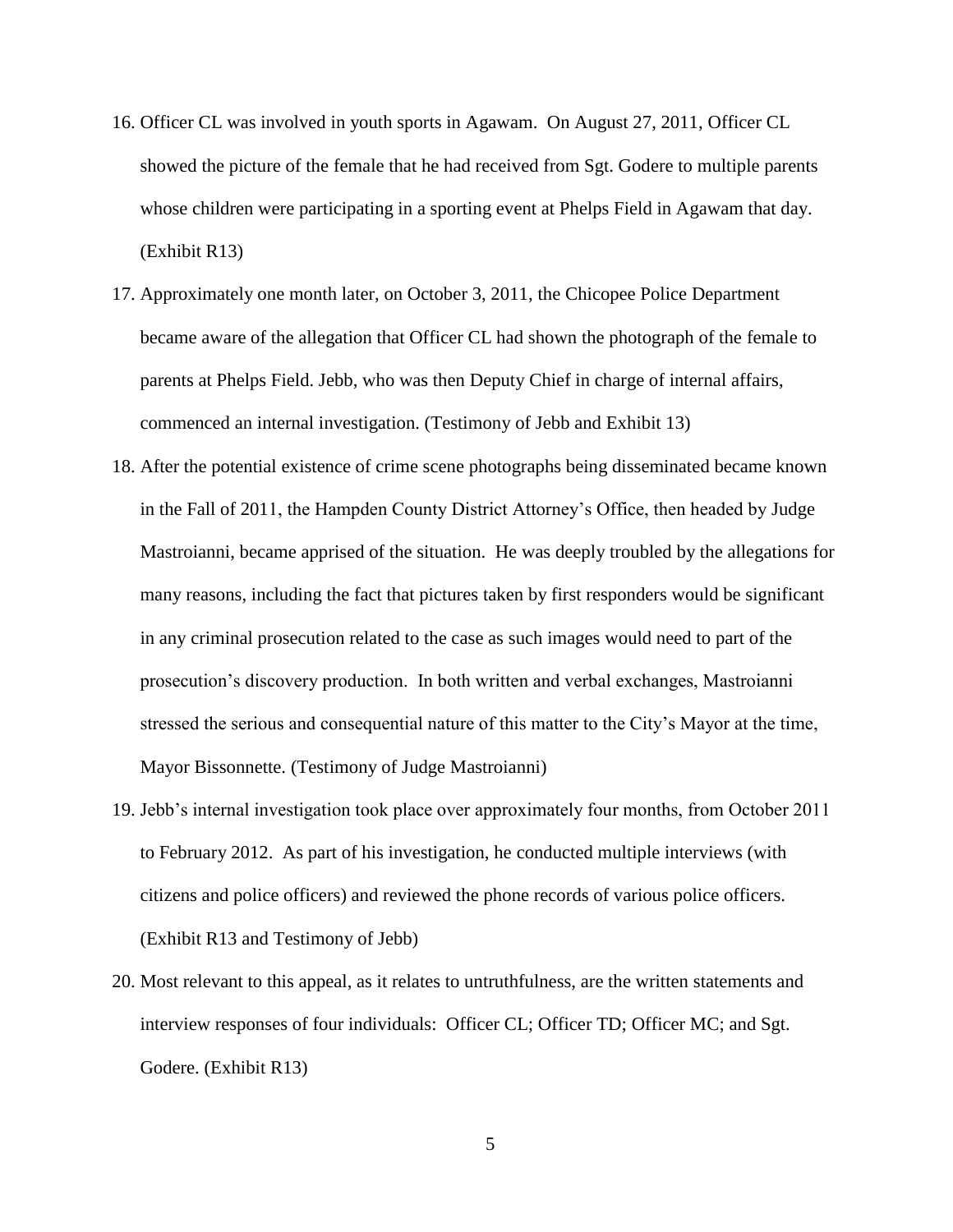### *Written and Oral Statements of Officer CL*

- 21. As referenced above, Officer CL received a photograph of the female from Sgt. Godere and showed the photograph to parents at a youth sports event.
- 22. On October 4, 2011, Jebb met with Officer CL. In his interview with Jebb, Officer CL denied receiving a photograph of the female, discussing such a photograph or showing such a photograph to anyone. (Exhibit R13)
- 23. In a written report dated October 5, 2011, Officer CL again denied ever receiving, possessing, showing or sending a picture of the female. (Exhibit R13)
- 24. On November 30, 2011, Jebb met with Officer CL again and informed him that he had uncovered information which contradicted Officer CL's denials. Officer CL stood by his previous denials. (Exhibit R13)
- 25. On January 24, 2012, Officer CL told Jebb that he had not been honest during the investigation and admitted to possessing the photograph and showing it to parents. (Exhibit R13)
- 26. When asked by Jebb who sent him the photograph, Officer CL stated that he didn't want to get anyone in trouble. When pressed by Jebb, Officer CL told Jebb that it was a supervisor and then showed Jebb his cell phone records in which the name of Sgt. Godere, a supervisor, appeared. (Exhibit R13)

*Written and Oral Statements of Officer TD*

- 27. As referenced above, Officer TD, who was at the crime scene, took a photograph of the female and sent it to multiple other police officers, including Officer MC.
- 28. On October 4, 2011, Jebb interviewed Officer TD.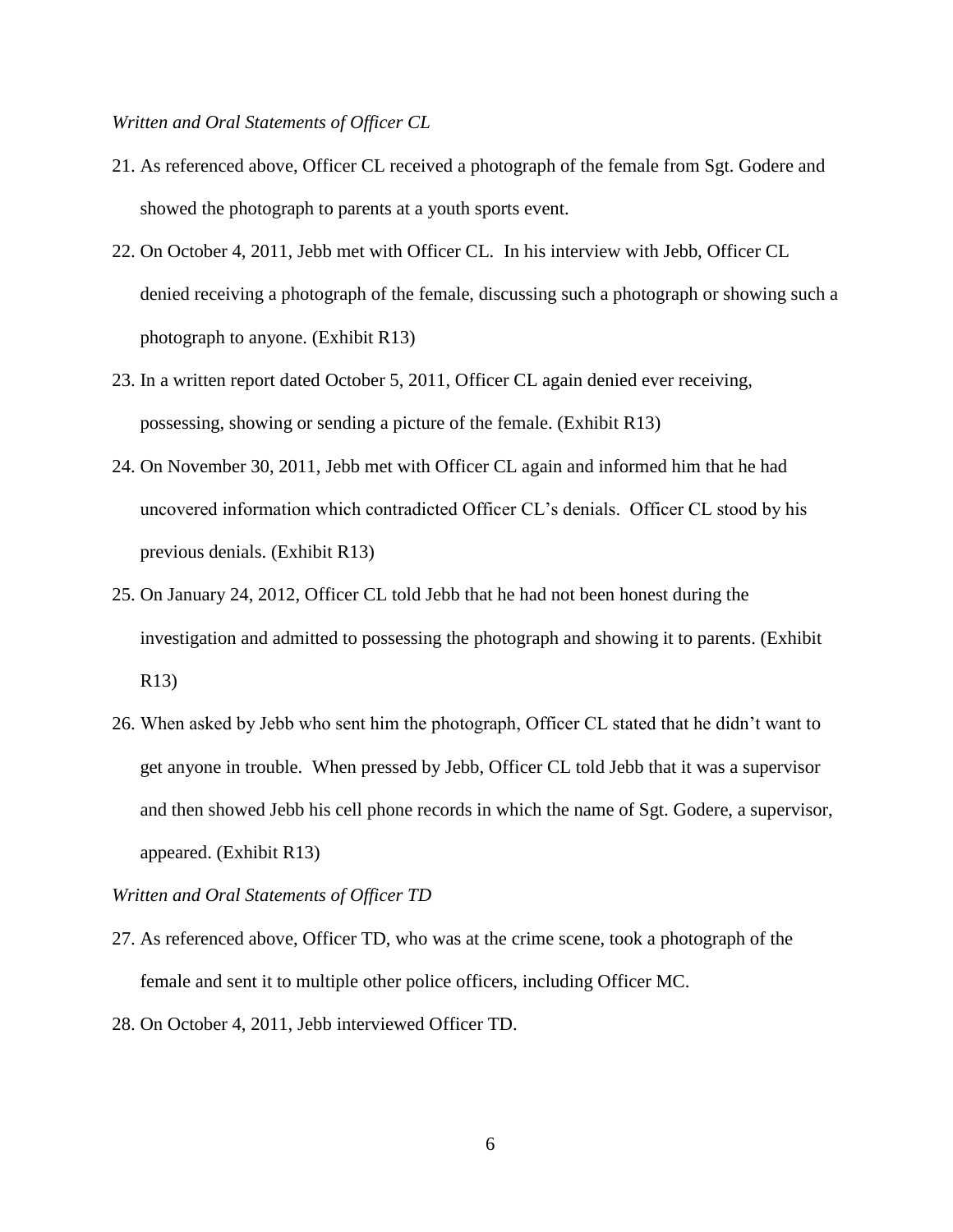- 29. In his interview with Jebb, Officer TD admitted that he took one photograph of the female and sent it to others, but stated that he could not remember who he sent the photograph to. Even after stepping outside the room and discussing the matter with his union representative, Officer TD returned to the interview and told Jebb that he could not remember who he sent the photograph to. (Exhibit R13)
- 30. In a letter to Jebb dated the same day (October 4, 2011), Officer TD acknowledged taking and sending the photograph, but wrote, "To the best of my knowledge I regretfully do not recall to who or whom I sent the picture to." (Exhibit  $R13$ )
- 31. Officer TD also denied that the photograph was sent out multiple times, indicating instead that it was sent as a group message, a statement that the investigation later revealed to be false, as multiple messages were sent by Officer TD over a period of hours. (Exhibit R13)

## *Written and Oral Statements of Officer MC*

- 32. As referenced above, Officer MC was one of the many police officers who received a photograph of the female from Officer TD.
- 33. On October 5, 2011, Jebb interviewed Officer MC. (Exhibit R13)
- 34. Officer MC acknowledged that he received the photograph. When asked if he received the photograph from Officer TD, he stated that he was "99% certain" that he did. (Exhibit R13)
- 35. One day later, on October 6, 2011, however, Officer MC submitted the following written statement to Jebb:

"On Wednesday, October 5, 2011 I was called into your office in regards to a picture being sent to my phone. On an unknown date, I do recall receiving a picture of the female victim of the homicide … I do not remember who the message was sent from, or when exactly I received the message …". (Exhibit R11)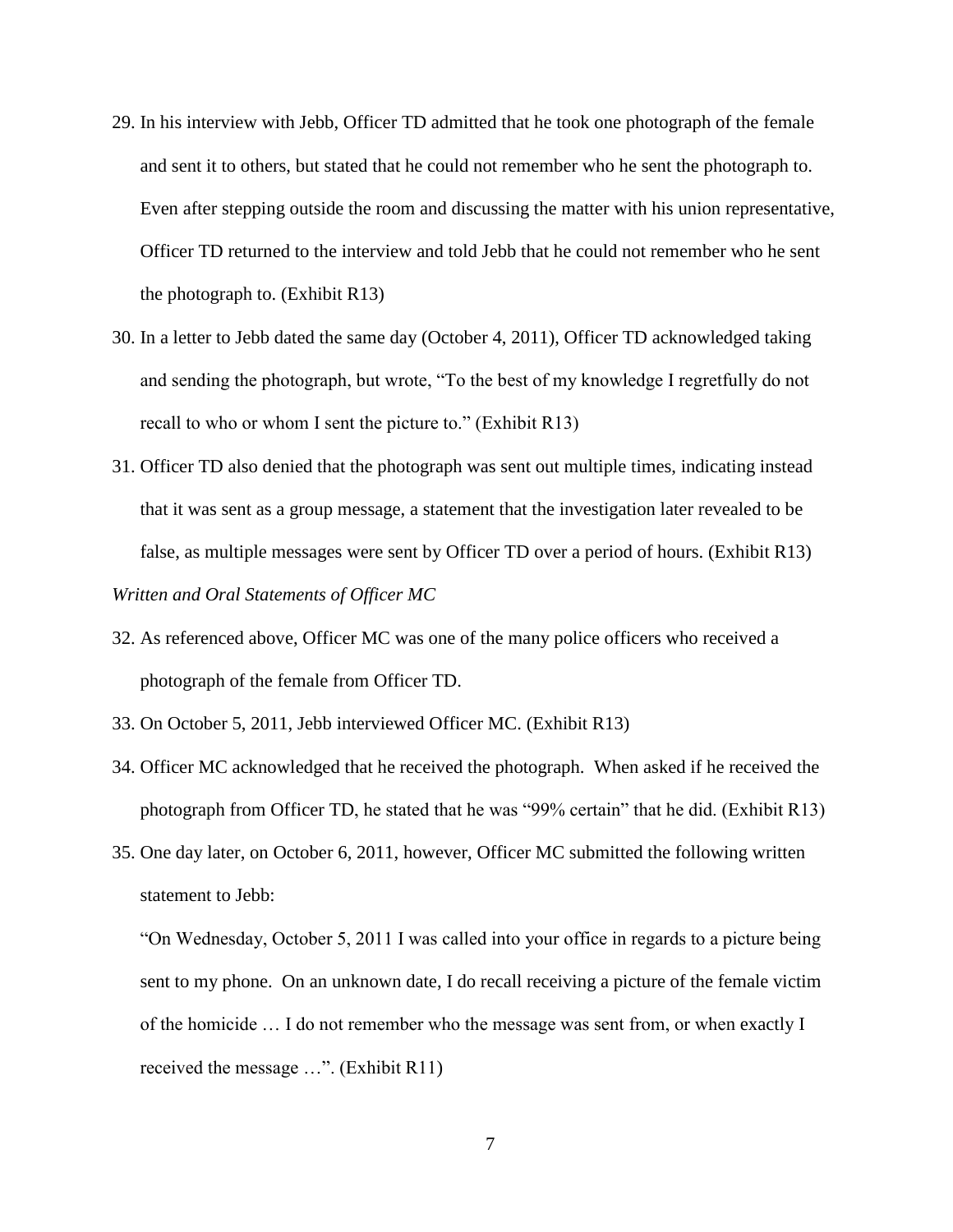*Written and Oral Statements of Sgt. Godere*

- 36. As referenced above, Sgt. Godere, on the night of the murder, viewed a picture of the female taken by Sgt KL. Sgt. Godere asked Sgt. KL to send it to him. Sgt. KL immediately sent the photograph of the female to Sgt. Godere. Sgt. Godere subsequently forwarded the picture of the female to Police Officer CL.
- 37. On January 26, 2012, two days after learning from Officer CL that he (Officer CL) had

received the photograph of the female from Sgt. Godere, Jebb sent the following email to

Sgt. Godere:

"Sgt. Godere,

I thought I had already accomplished this, but I researched my records and discovered that I had not received a report from you or it was misplaced. If I misplaced your response, please resubmit it. If not, I need a report from you answering the following questions:

- 1. Did you take or receive a photograph of homicide victim [redacted]?
- 2. If you did not take the photograph, who sent it to you?
- 3. Did you forward this photograph to anyone?

Please submit your report to me ASAP in a To/From format with signature." (Exhibit R12)<sup>6</sup>

38. On January 28, 2012, Sgt. Godere submitted a written report to Jebb stating:

"Sir,

On January 27, 2012, I received an email from you asking me to answer three questions. The following are the questions you asked me to answer with my response.

1. Did I take or receive a picture of [redacted]?

I did not take any picture of [redacted]. I do remember receiving a picture through text message.

2. If you did not take a picture, who did you get it from?

 $\overline{a}$  $6$  A relevant issue here is whether this January 26, 2012 email (from Jebb to Godere) was the first time that Jebb communicated with Godere about this issue. Jebb testified that, weeks prior to this email, in a one-on-one conversation, Godere denied receiving or sending a photograph of the female. Godere denies that this conversation ever took place. For reasons discussed in the analysis, I believe that Godere has a better recollection of what occured.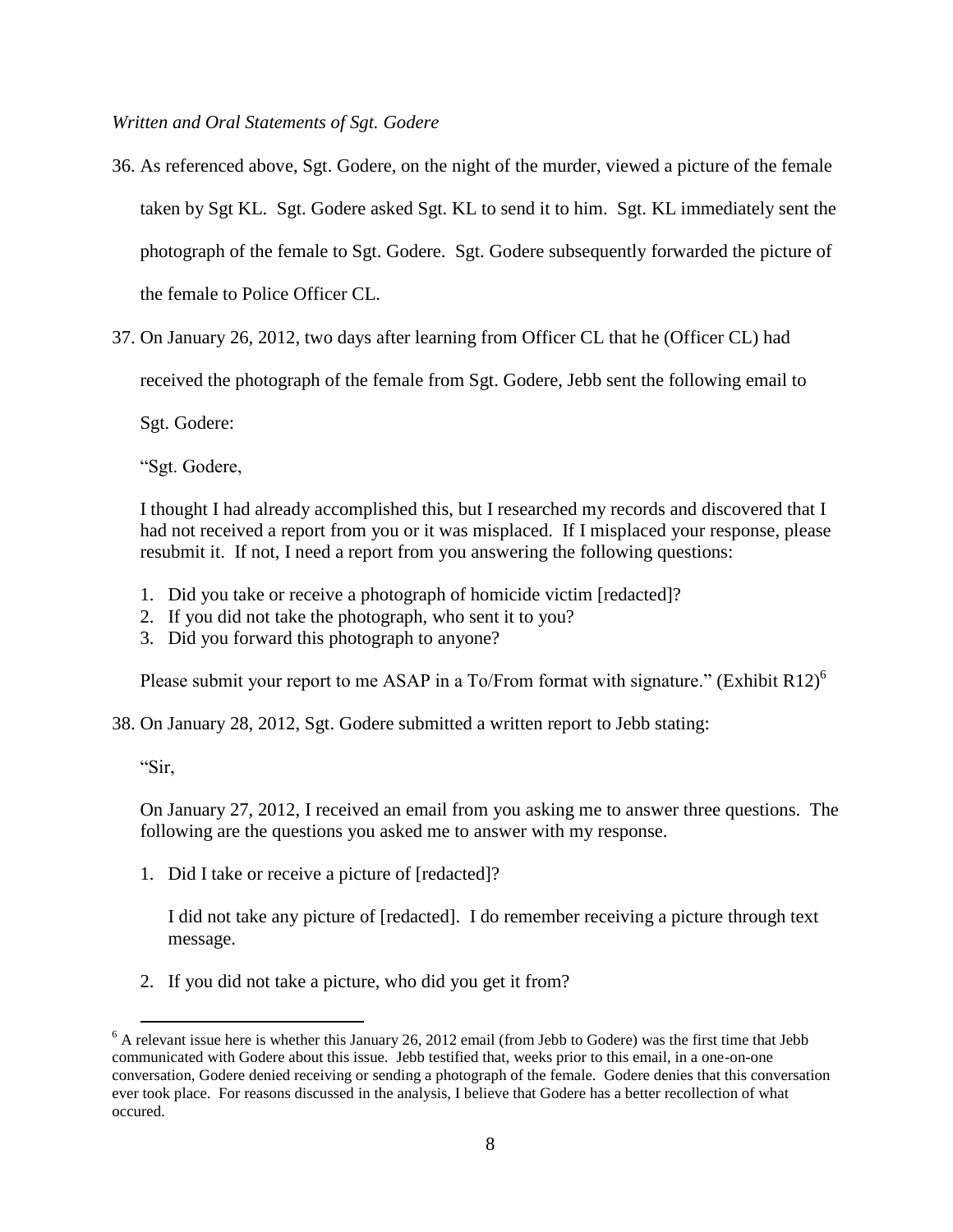This picture would have been sent to me over five months ago, I receive different pictures, jokes and videos that people send me and I do not recall who sent me the picture.

3. If I sent a picture to anyone, who did I send it to?

Again, I receive different pictures, jokes and videos on my phone. Some of those pictures, jokes and videos I forward to others. I do not recall if I sent this particular picture to anyone.

Respectfully, Sgt. Jeffrey Godere" (Exhibit R12)

39. On January 30, 2012, Jebb sent another email to Sgt. Godere that read as follows:

"Sgt. Godere,

It's unfortunate that you are having problems with your memory. Fortunately for you, I am willing to help with this issue. Therefore, I am requesting that you contact your wireless provider and obtain a copy of your picture/data transactions for 8/26/11 to 9/15/11. Pay particular attention to 8/27/11 at 12:40 hours, if this helps with your memory, submit a report to me with this information, along with a copy of these transactions.

Deputy Chief." (Exhibit  $R12$ )<sup>7</sup>

40. On January 31, 2012, Jebb sent a third email to Sgt. Godere that read as follows:

"Sgt. Godere,

 $\overline{a}$ 

You will have eight hours to refresh your memory at work. Therefore, I am requesting your report to my office at 08:00 hours with a union representative on your first day back to work.

Deputy Chief." (Exhibit R12)

41. On February 2, 2012, Sgt. Godere reported to Jebb's office, along with his union

representative. Jebb advised Sgt. Godere that he wanted Sgt. Godere to be truthful and

wanted to know everything regarding the photograph of the female and Sgt. Godere's

 $7$  There was a considerable back-and-forth at the hearing regarding how and when Sgt. Godere retrieved his cell phone records. For reasons discussed in the analysis, I ultimately determined that this information was irrelevant as I have concluded that, even without consulting his cell phone records, Sgt. Godere, when first questioned by Jebb on January 26, 2012, knew who sent him the photograph and who he sent it to, without the need to refresh his memory by reviewing his cell phone records.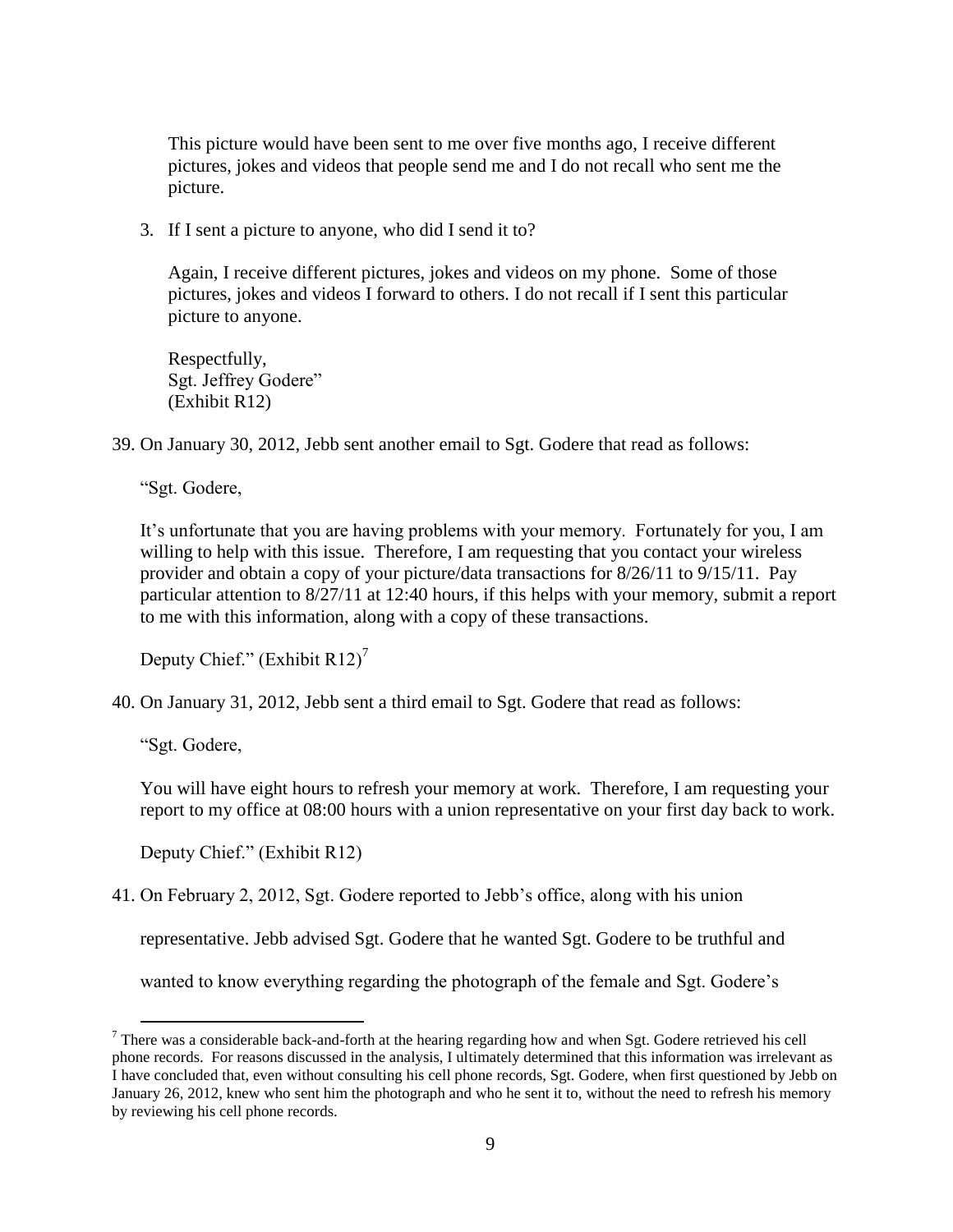involvement from the onset. Sgt. Godere stated that he was concerned about being a "rat". Sgt. Godere asked to be excused from Jebb's office to talk to his union representative. After returning to the Jebb's office, Sgt. Godere acknowledged that he received the photograph of the female from Sgt. KL and that he had then forwarded it to Officer CL. (Testimony of Chief Jebb and Sgt. Godere)<sup>8</sup>

42. That same day, on February 2, 2012, Sgt. Godere sent a written report to Jebb which read in part:

" … Sometime after clearing the scene [on August 26, 2011], between 7:00 P.M. and midnight, I received a picture message from Sgt. [KL] of the murder victim. I am not sure of the exact time I received the picture. On 8/27/11 at 00:40 hours, I forwarded a picture message to Officer [CL] (Exhibit R12)

- 43. Jebb, who was then Deputy Chief in charge of Internal Affairs, met with then-Chief Ferraro to review his findings. Chief Ferraro informed Jebb that he (Ferraro) did not want to charge any of the above-referenced officers with untruthfulness, but that Officer CL was deserving of more discipline than the other three individuals (Testimony of Chief Jebb) $\degree$
- 44. Jebb's final report does not recommend charging any of the above referenced individuals, including Sgt. Godere, with untruthfulness. Rather, Sgt. Godere, Officer CL and Officer TD

 $\overline{a}$ 

<sup>&</sup>lt;sup>8</sup> There were nuanced differences between the testimony of Chief Jebb and Sgt. Godere, including, but not limited to, when, during the interview, Sgt. Godere stated his concern about being a "rat" and whether he expressed that concern once or twice. My finding represents what I believe to be the most probable exchange. Regardless, the parties both agree that Sgt. Godere, prior to providing the information about the text message exchanges regarding the female, first expressed concern about being a "rat" which is the most relevant take-away as it relates to this appeal.

<sup>&</sup>lt;sup>9</sup> Chief Jebb testified that, during this meeting with then-Chief Ferraro, he (Jebb) recommended charging Sgt. Godere and Officer CL with untruthfulness. There is no written documentation of this conversation that took place approximately eight years ago and I am unable to find whether that conversation (regarding untruthfulness) took place or not. Regardless, what is most relevant to this appeal is that then-Chief Ferraro did not want to charge any officers with untruthfulness and that Jebb's report does not recommend charging any of the officers, including Sgt. Godere, with untruthfulness.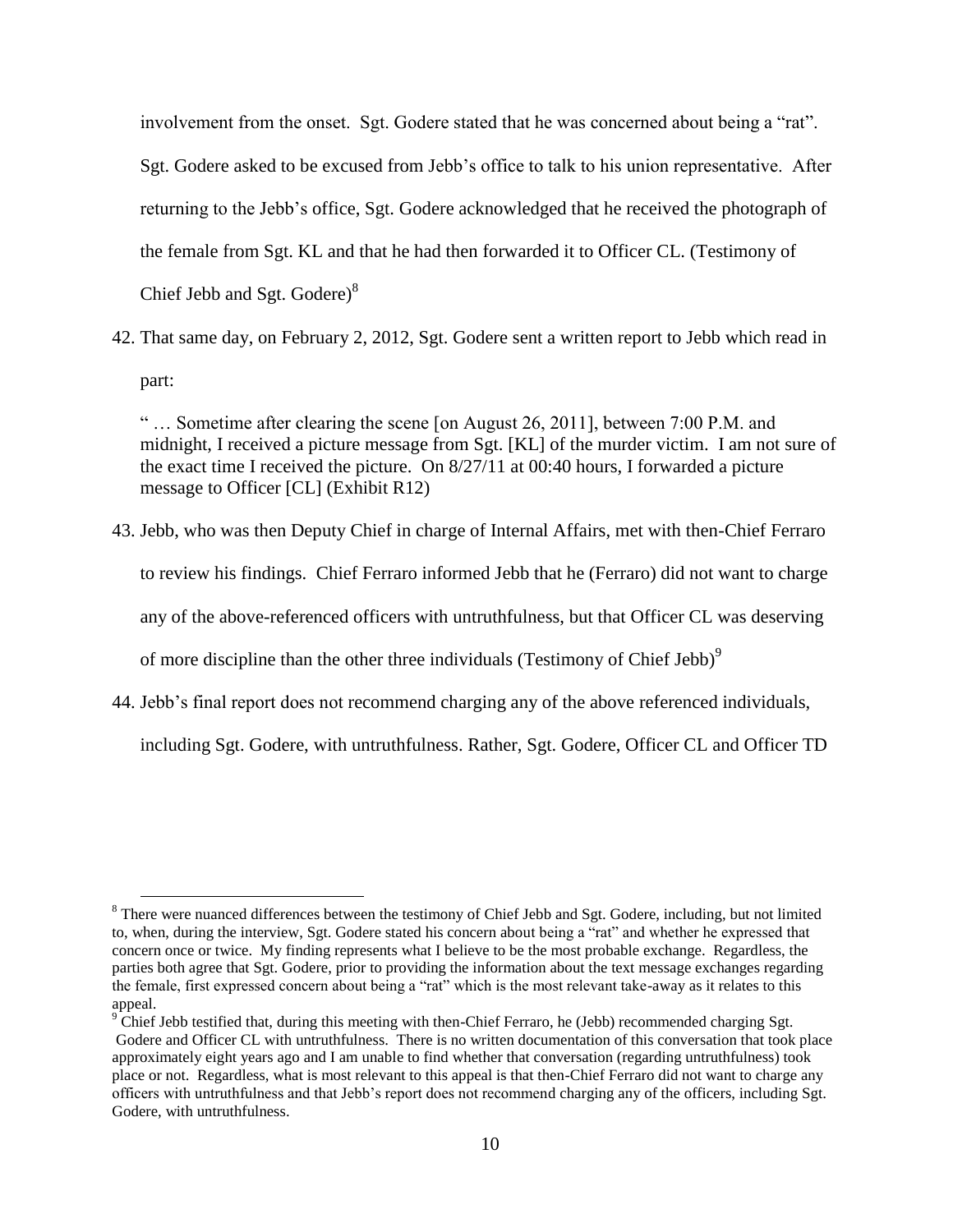were charged with "incompetence" for "failing to conform to work standards established for the officers' position." (Exhibit R13)<sup>10</sup>

- 45. Officer MC was not charged with any rule violations. (Exhibit R13)
- 46. In April 2012, then-Chief Ferraro issued his disciplinary decisions. Officer CL was given

three tours of punishment duty; Sgt. Godere and Officer TD received a written warning;

Officer MC received no discipline. (Exhibits R13; A5-A7)

47. Then-Chief Ferraro sent a memorandum dated April 12, 2012 to Sgt. Godere which read as

follows:

"As a result of a recent Internal Affairs Investigation, information surfaced that your use of a cell phone during an ongoing investigation although it may or may not have done with ill spirit was not consistent with the mission of the Chicopee Police Department. Your duties are to assist in any way possible as requested or directed by those who were conducting the investigation. There has been no information that you were requested or directed to engage in such activity.

It is of the upmost importance that your duties are performed in a professional manner at all times. As you know cell phones are allowed on duty for work related activities or emergencies. This correspondence serves as notice to you that should you fail to meet the duties and responsibilities of your position in the future a more stringent form of discipline will be administered. Hopefully you will meet your duties and responsibilities in the professional manner of which I know you are capable of performing. This letter of reprimand will be placed in your personnel file." (Exhibit R13)

48. On May 4, 2012, Jebb sent correspondence to Mastroianni which read in relevant part:

"On [8/26/11], two uniformed officers while in the performance of their duties took a single photograph of the crime scene, which included the homicide victim with their cellular telephone cameras. It was determined that the officers forwarded this photograph to other officers within this department. All recipients of this photograph were contacted, and stated that they deleted the photograph. At this time, I don't have any information that would indicate that this photograph is still in existence on any cell phone or social media outlet. However during my investigation I was able to retrieve and save this photograph to a disc, which will be maintained with [the internal investigation file]." (Exhibit A12)

 $\overline{a}$  $10$  Sgt. KL, who took a photograph at the scene and forwarded it to Sgt. Godere, was also charged with incompetence and received a written warning.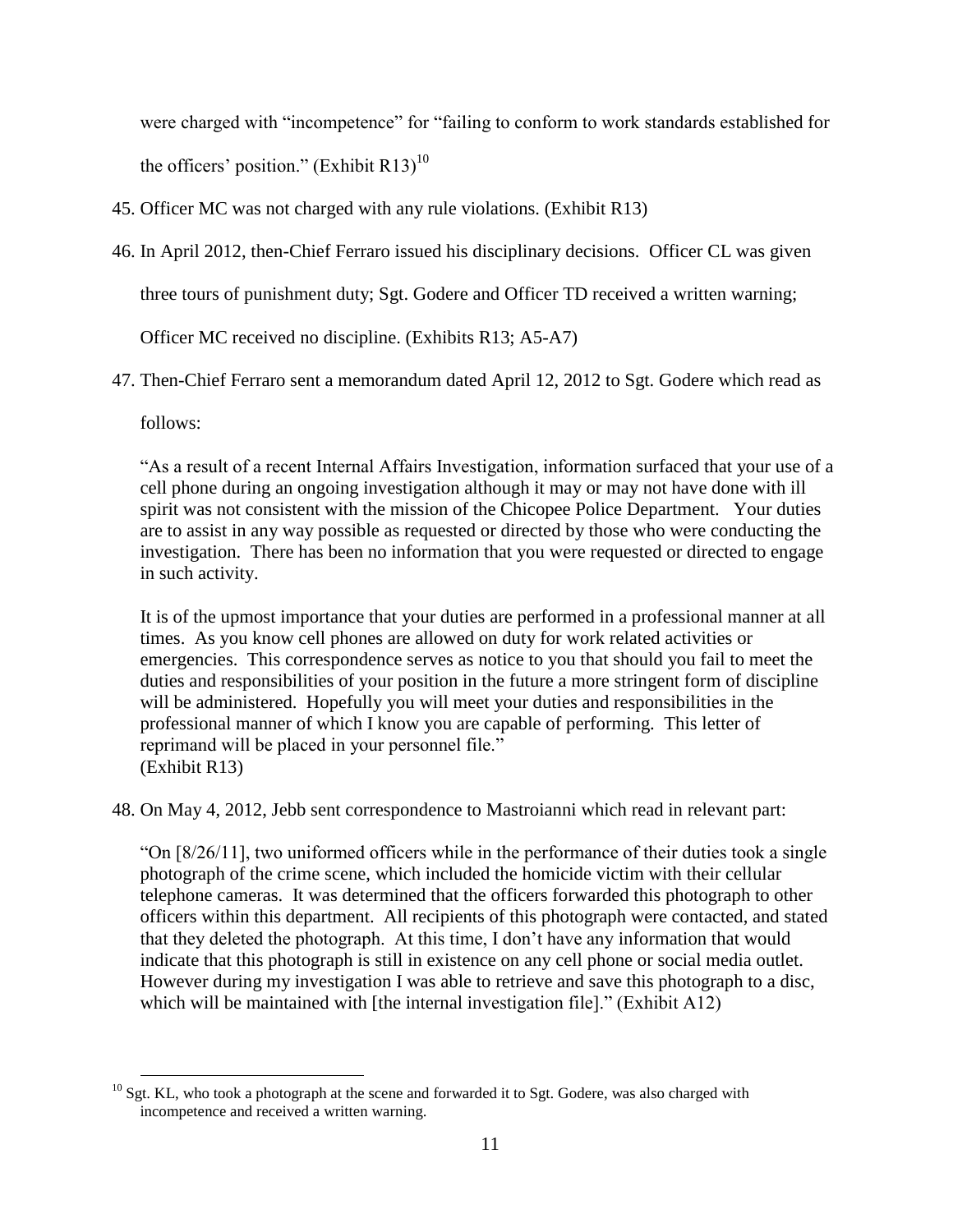- 49. After imposing his discipline in April 2012, Ferraro retired as Police Chief and Thomas Charette was appointed by Mayor Bissonnette as Provisional Police Chief. Charette served provisionally for approximately one year until he was appointed as Permanent Chief, serving in that role until his retirement in July 2014. (Testimony of Chief Charette)
- 50. On October 4, 2012, Judge Mastroianni, still serving as District Attorney at that point in

time, sent correspondence to Mayor Bissonnette, stating that he had reviewed Jebb's internal

affairs report and was "deeply concerned" about the officers' behavior. Relevant excerpts of

that correspondence from Judge Mastroianni to Mayor Bissonnette are as follows:

"You have also made me aware that you are considering further available administration action for these officers, in addition to the sanctions imposed by the Police Department directly."

"The officers who took a photograph of the victim created the very interference which they were obligated to protect. Additionally, by their behavior and later dissemination of the photographs, they subjected the victim and family of the victim to a great indignity."

"Turning to the officer's behavior during the internal affairs investigation, there is evidence of more than one officer's reluctance to be candid about his activities relating to these photographs and a prolonged effort to hide the truth by misleading or false statements and/or reports. Such lack of honesty is very troubling. In future court proceedings, I will be ethically obligated, under mandatory discovery requirements, to produce this material when relevant to the question of these officers' credibility." (Exhibit R8)

- 51. Mayor Bissonnette forwarded Mastroianni's October 4, 2012 letter to Charette, who was then the City's Police Chief. Neither Bissonnette nor Charette took any further action at that time against the officers referenced in the internal affairs report. (Testimony of Chief Charette)
- 52. On January 10, 2013, Mastroianni issued a memorandum entitled "Discovery Related to

Certain Chicopee Police Officers" to all assistant district attorneys. The memorandum

identified only Officer CL and Sgt. Godere as individuals who were determined through an

internal investigation to have made false statements and constructed a process that was to be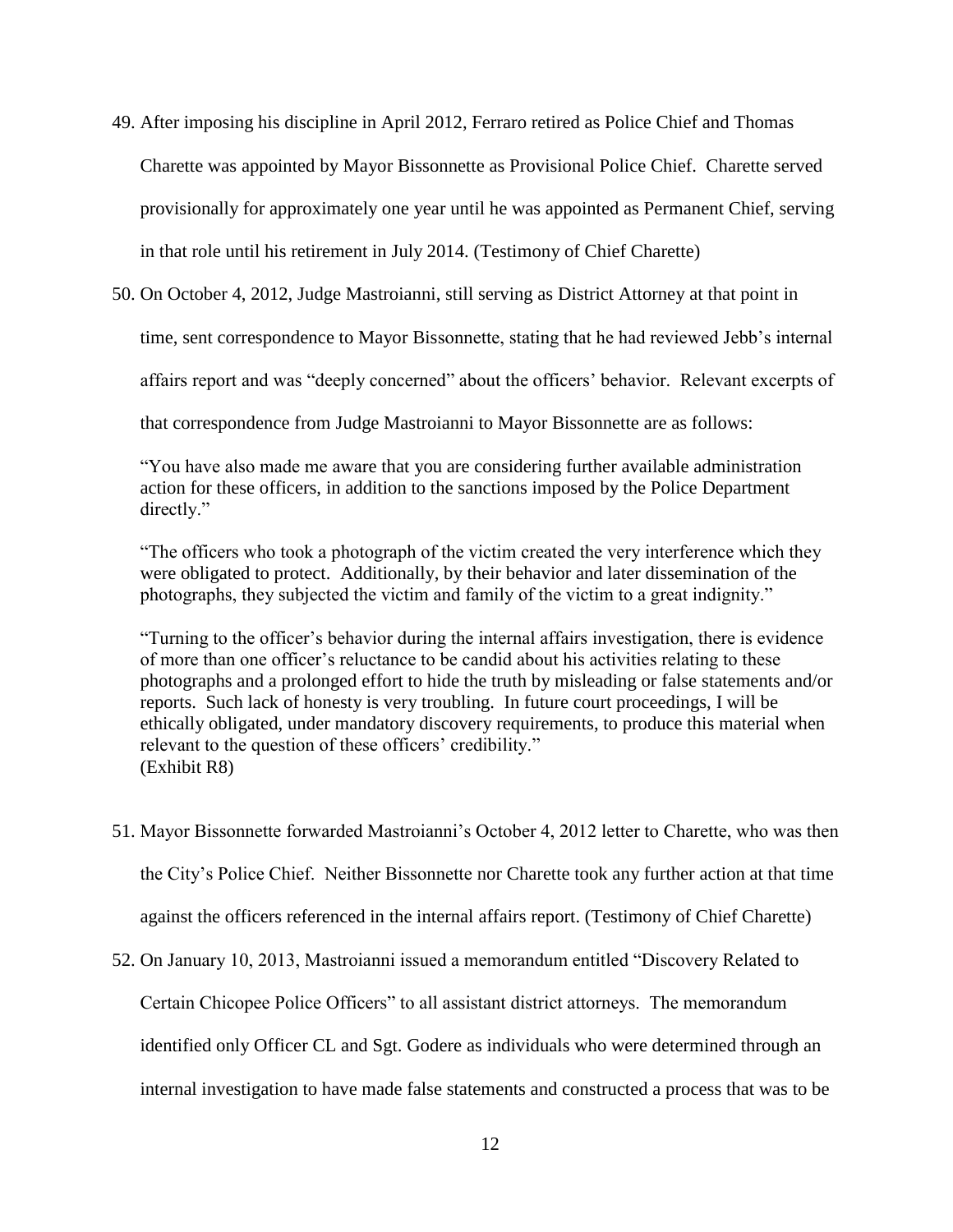applied in cases that involved either officer. Specifically, the memorandum indicated that when an assistant district attorney discovers that either officer is a potential witness in a case, the assistant district attorney should notify a supervisor and the assistant district attorney and supervisor then should determine whether disclosure of the material would be "relevant" in that particular case, a consideration that was to occur "on a case-by-case basis." (Exhibit R9)

- 53. The memorandum notes the legal proposition, deriving from Brady v. Maryland, 373 U.S. 83 (1963), that exculpatory material in the possession of a prosecutor's office is to be disclosed to the defense in a criminal prosecution. (Exhibit R9)
- 54. The memorandum also notes some of the limitations on that generalized notion, including that exculpatory evidence is evidence that may be used to impeach a "key" prosecution witness, that a witness' "other bad acts generally cannot be used to impeach him/her as a witness on the issue of credibility[]" and that a witness' "prior false testimony in a collateral matter is not admissible to impeach him/her." (Exhibit R9)
- 55. The memorandum concludes by stating that if, upon consideration of those legal principles, the assistant district attorney believes the information is subject to production, notification was to be made in writing to the Chief of Staff, who would follow through on the production subject to the execution of a protective order limiting disclosure either through an agreed upon protective order or motion practice. (Exhibit R9)
- 56. After reviewing relevant parts of the 2012 Internal Affairs report at the Commission hearing on March 13, 2019, Judge Mastroianni concluded that "clearly it appears" that Officer TD also gave false information during the investigation and that Officer MC was also not forthcoming during the internal affairs investigation. Having not reviewed those parts of the internal affairs investigation in approximately seven years, Judge Mastroianni could not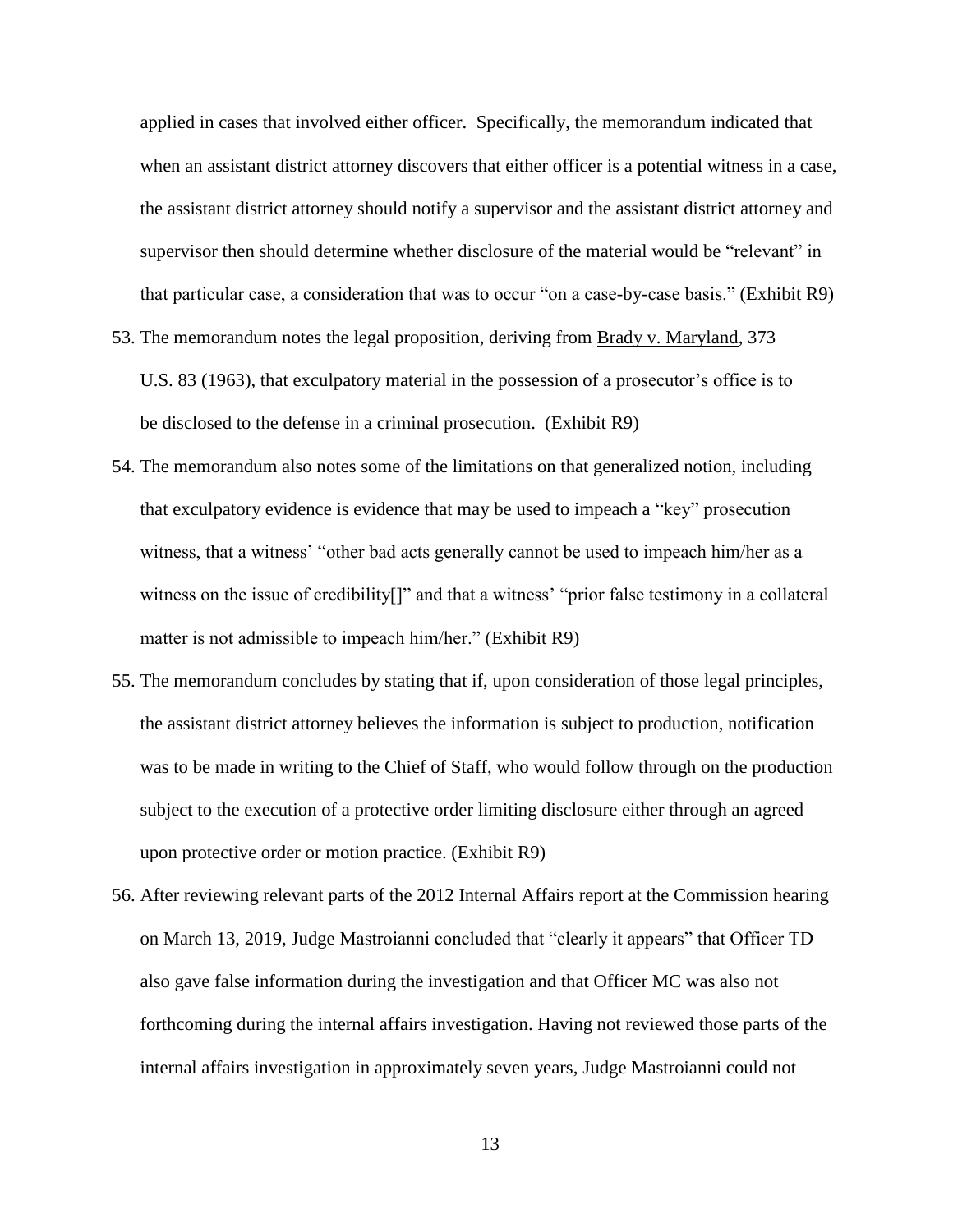recall how he made the determination to identify Sgt. Godere (and Officer CL), but not

Officer TD or Officer MC. (Testimony of Judge Mastroianni)

57. Judge Mastroianni did recall, however, particular sections of the internal affairs report that concerned him, at the time, about Sgt. Godere, testifying in part that,

" … the use of the term not wanting to be a rat led me to the conclusion that his [Godere] not being forthcoming when initially asked about this was an intentional effort to mislead, to avoid having it being the perception that he disclosed something that would get another officer in trouble … His response to question two was that he does not recall who sent the picture. His response to question three was that 'I do not recall if I sent this particular picture to anyone.' I don't believe that. I didn't believe that." (Testimony of Judge Mastroianni)

- 58. Judge Mastroianni never thought that his "Brady Letter" regarding Sgt. Godere created an impermeable barrier by which Sgt. Godere never could testify again. Making it clear that he was speaking on his own behalf, and not in any current or former official capacity, Mastroianni testified that, in a situation like this in which there is advance notice to the Department and the District Attorney's Office, the situation often can be worked around as, in the first instance, the Police Department can assign the officer to duties that would not call upon the officer to testify regularly. For Mastroianni, an assignment to something like patrol duty may limit an officer having to testify regularly. Further, Mastroianni testified that the specific nature and details of the situation also must be considered in order to evaluate whether an officer could be "rehabilitated" in court. (Testimony of Judge Mastroianni)
- 59. The January, 2013 memorandum from Mastroianni was provided to Charette. (Testimony of Judge Mastroianni and Charette) Charette believes he put a copy of the notice in the personnel files of Sgt. Godere and Officer CL, although he could not say with certitude that he did so. (Testimony of Charette)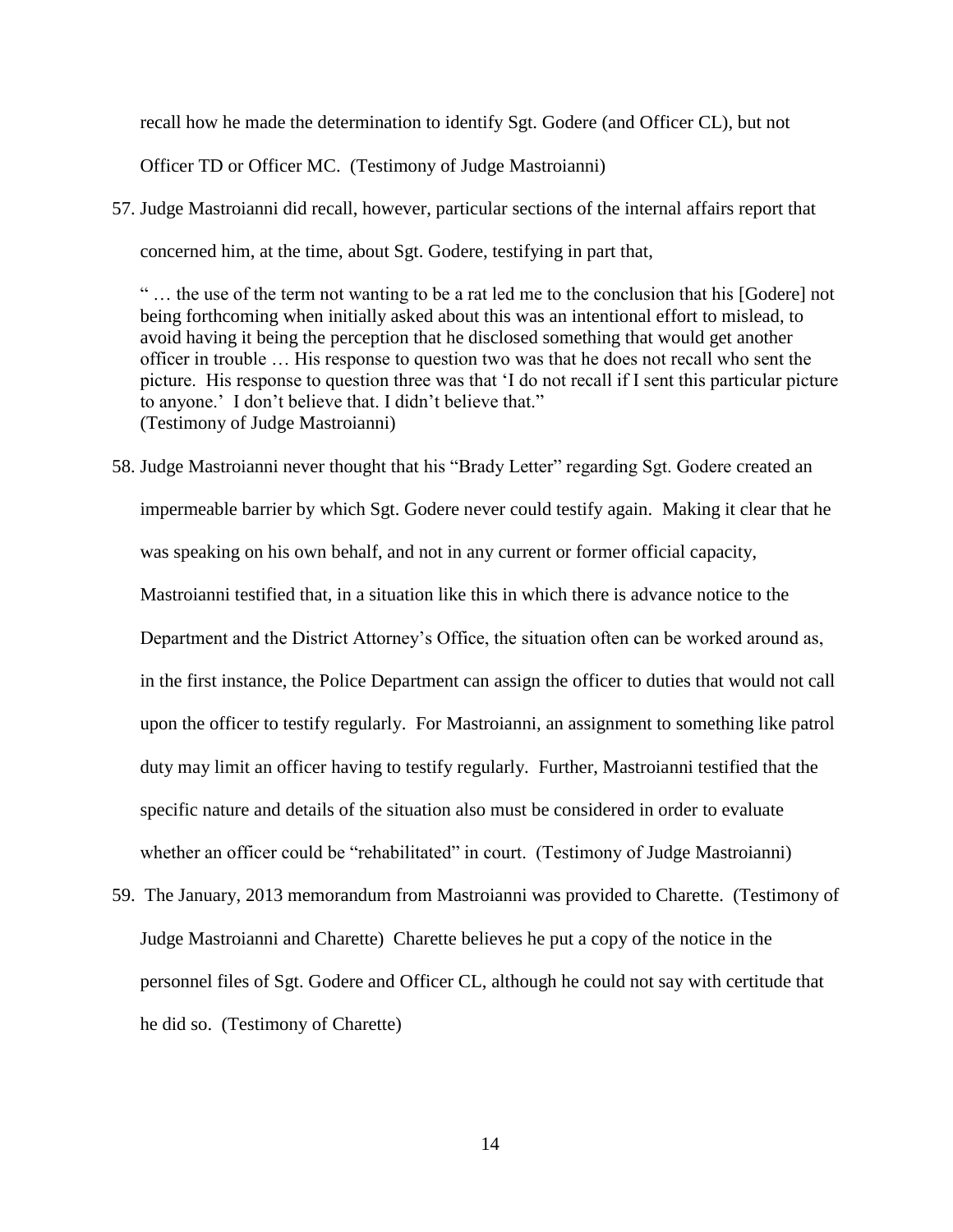- 60. Sgt. Godere was not provided with a copy of the internal affairs report at the time and he was unaware of the Brady letter. He did not learn about its existence until 2015. (Testimony of Sgt. Godere)
- 61. Sgt. Godere never was advised, from an assistant district attorney or from any other source, that he was on any so-called Brady list. (Testimony of Sgt. Godere)
- 62. Then-Deputy Chief Jebb was unaware that a Brady letter had been issued at the time. (Testimony of Jebb)
- 63. On at least one occasion after receiving his reprimand in 2012, Sgt. Godere recalls testifying in an operating under the influence case. (Testimony of Sgt. Godere)
- 64. Charette discussed with Mayor Bissonnette the possibility of additional discipline for the officers involved after receiving the Brady letter. He questioned whether it was legal to impose discipline upon already disciplined officers and Charette sought guidance from the Massachusetts Chiefs of Police's attorney who advised against such action as inappropriate. Charette shared his position with Mayor Bissonnette and, despite considering the option, Mayor Bissonnette ultimately took no further administrative action following Chief Ferraro's disciplinary action and following receipt of the communications from the District Attorney's Office. (Testimony of Charette)
- *2015 Discipline Against Godere Regarding a Separate Matter*
- 65. As of 2015, Richard Kos was the City's new mayor (having defeated Bissonnette); Charette had retired and Jebb had become the Chief of Police. (Testimony of Jebb and Charette)
- 66. In May 2015, Sgt. Godere was suspended and demoted based upon determinations made by Mayor Kos that Sgt. Godere was untruthful, incompetent and neglected his duty in connection with his response to a call for service in February, 2015. (Respondent Exhibit 2)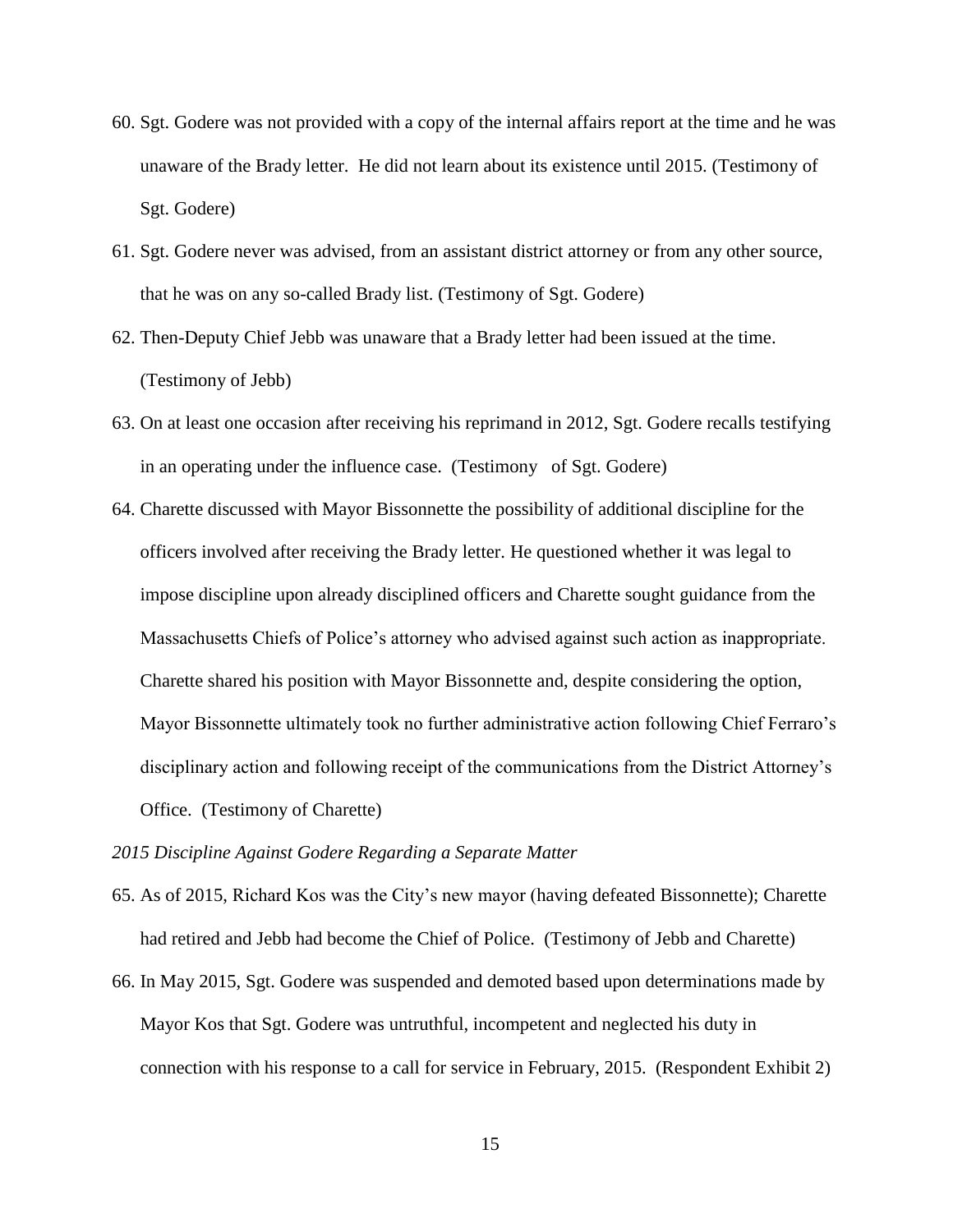It was at this time that Sgt. Godere first became aware of Jebb's 2012 internal affairs report. (Testimony of Sgt. Godere)

67. Sgt. Godere appealed that decision to the Commission and the Commission issued a decision on that appeal on February 4, 2016. *See Sgt. Godere v. City of Chicopee*, 29 MCSR 65 (2016). The Commission determined that the charge of untruthfulness was not proven, but that Sgt. Godere had failed to meet his responsibilities as a superior officer and thereby engaged in conduct amounting to incompetence and neglect of duty. Sgt. Godere's five day suspension was affirmed, but his demotion in rank was rescinded and he was returned to the position of police sergeant. (Exhibit R4)

*2017: Disciplinary Matter Regarding Officer CL that Triggered Discussion Re: Brady Letter* 

68. In October 2017, Officer CL was suspended for two days for abuse of sick leave. Officer CL appealed the two-day suspension to the Mayor who directed Jebb to provide him with all documentation leading up to the suspension that he could review at the hearing. In the process, Jebb spoke to two detectives who were involved in the 2011 homicide investigation and one of the detectives made a statement that there was a rumor that Officer CL was the subject of a "Brady Letter." Subsequently, Jebb had a conversation with the two sergeants who are the assigned court officers for the Chicopee District Court. He raised the issue of the rumor concerning the "Brady Letter" and both court officers denied having heard anything about it. Jebb contacted the Office of the District Attorney at the Chicopee District Court and they denied having any knowledge about a "Brady Letter" pertaining to Officer CL. Jebb then contacted the First Assistant District Attorney and inquired about a "Brady Letter" pertaining to Officer CL. The First Assistant District Attorney eventually provided Jebb with the Brady letter related to both Officer CL and Sgt. Godere. (Testimony of Jebb)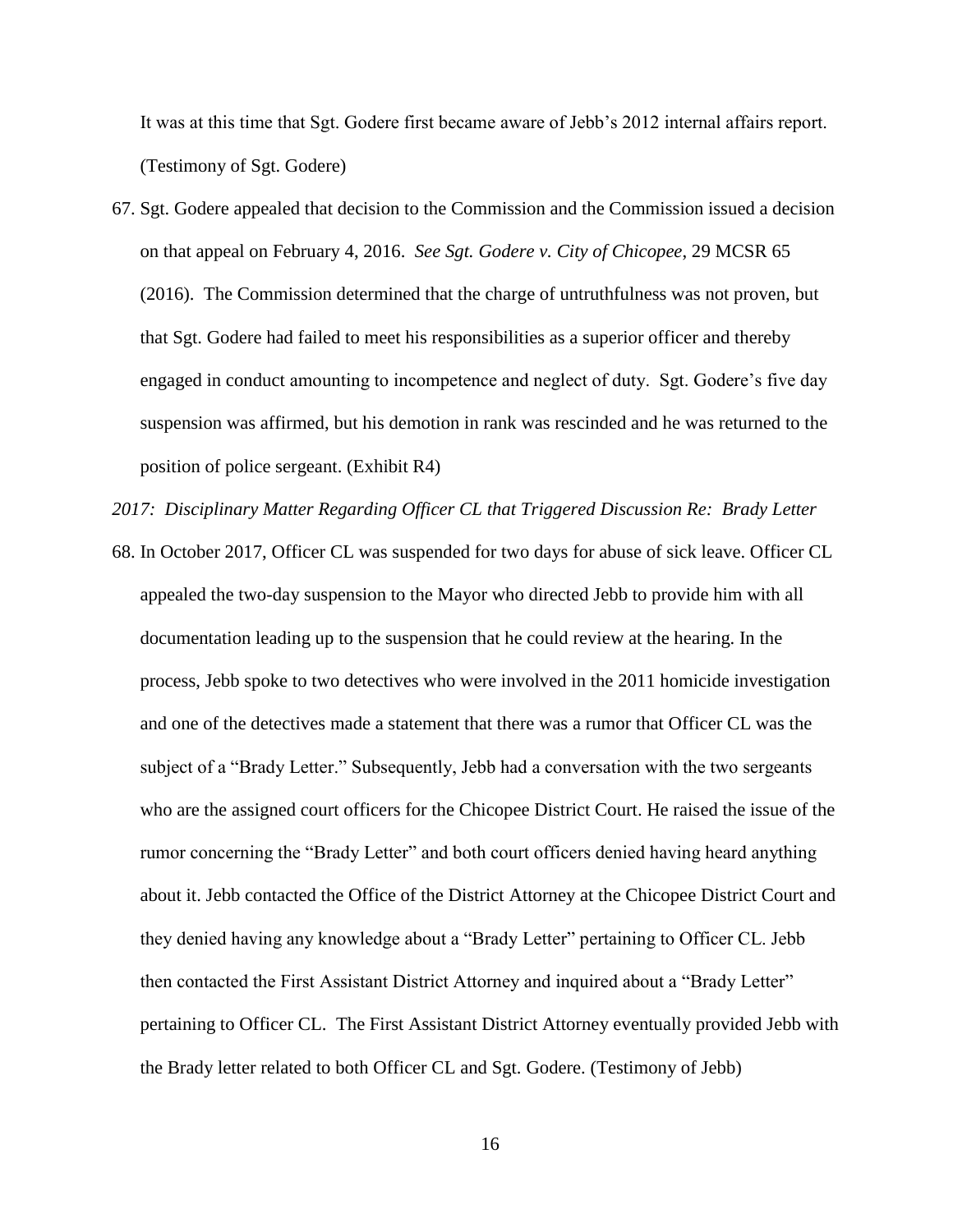- 69. This was the first time that Jebb, who was not the Police Chief in 2012, learned that Judge Mastroianni had issued a "Brady Letter" against Sgt. Godere and Officer CL. (Testimony of Jebb)
- 70. On November 1, 2017, Captain Lonny Dakin of the Chicopee Police Department sent a letter to then and current District Attorney Anthony Gulluni. That letter, in its entirety, reads as

follows:

"Dear District Attorney,

While attending the International Chiefs of Police Conference this month, I spoke with a number of Massachusetts Chiefs of Police. One of the discussions related to Internal Affairs Investigations and the Brady decision. I explained the Sgt. Godere investigation and the Civil Service decision. A Chief recommended making my District Attorney aware of the investigation.

I have enclosed the following items related to Sgt. Jeffrey Godere for your review and awareness:

- 1. Internal Affairs Investigation completed on 2/26/2015,
- 2. Chicopee Mayor Richard J. Kos's Notice of Disciplinary Decision dated 5/18/2015,
- 3. Civil Service Decision Jeffrey Godere V. City of Chicopee
- 4. Brady letter written by Retired District Attorney Mark Mastroianni concerning Jeffrey Godere dated 10/04/2012.

The Internal Investigation concluded that Sgt. Jeffrey Godere violated Rules and Regulations-Truthfulness, Incompetence and Neglect of Duty.

After a hearing before Mayor Richard J. Kos, Mayor Kos concurred with the investigations findings and imposed discipline.

After a Civil Service hearing, Commissioner Christopher C. Bowman wrote a decision. Commissioner Bowman addressed the Truthfulness charge starting on page 26 of his Decision. Commissioner Bowman concluded on Page 35 that the City of Chicopee did not reach the burden of proof for the Untruthfulness charge.

On page 35 Commissioner Bowman starts to discuss the charges of incompetence and neglect of duty. Commissioner Bowman finds that the City of Chicopee has proven these two charges. In his discussion of his findings Commissioner Bowman writes "**Sgt. Godere**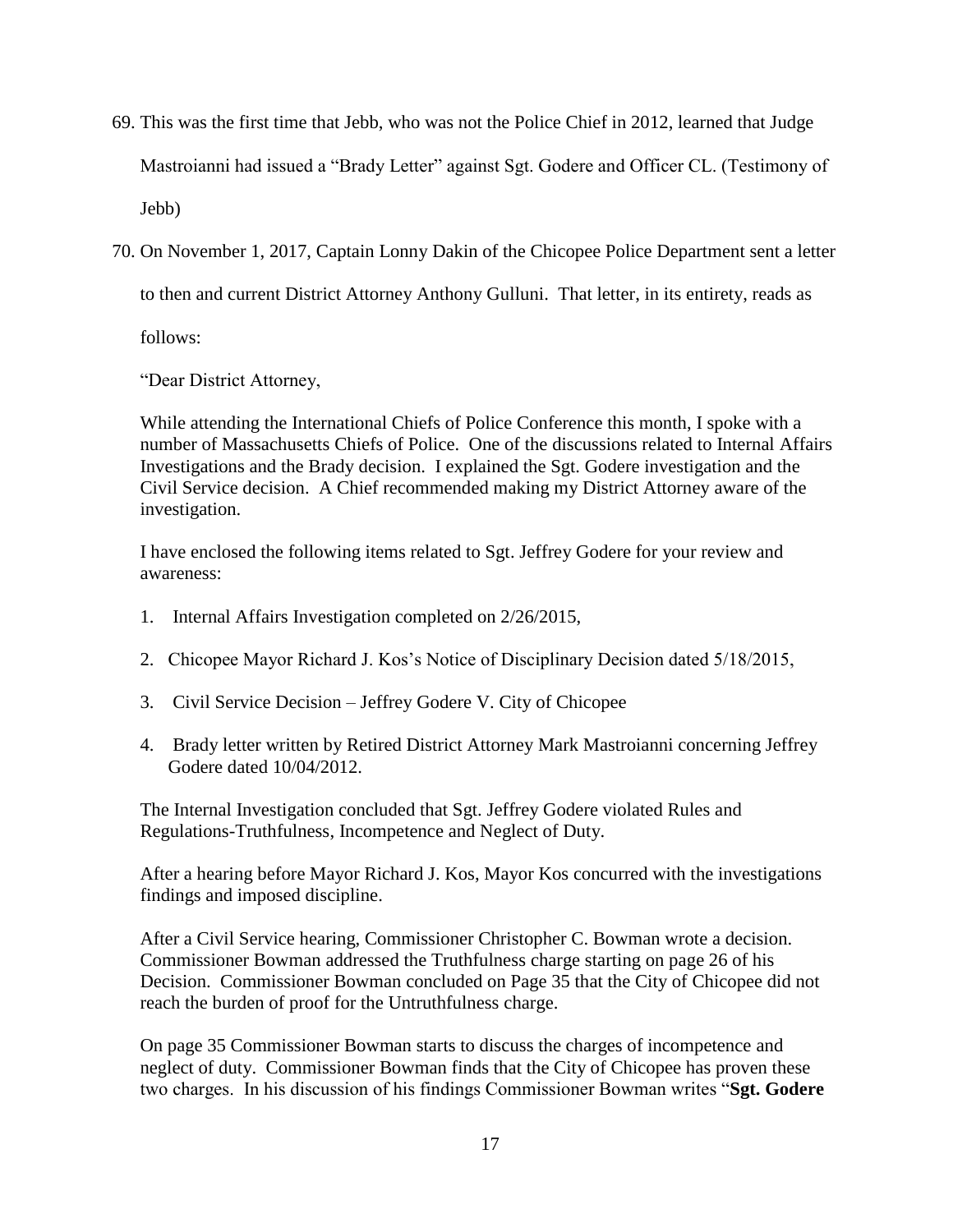**now tries to cloak his failure to perform his duties and responsibilities that day under the guise of deferring to an officer's discretion. No definition of this concept requires a superior officer to accept a police officer's account of events which the superior officer knows, through his own observations, is not true**." (**emphasis in original**)

Lastly, while speaking with Chief William Jebb about notifying you of the above, Chief Jebb provided me with a Brady letter written by Retired District Attorney Mastroianni. Chief Jebb has an upcoming hearing involving [Officer CL], so he obtained the document form the court today. Although Chief Jebb completed the investigation that resulted in the letter, he was never made aware of the fact that the letter dealt with more than [Officer CL]'s dishonesty. The second Officer's dishonesty mentioned in the letter is Sgt. Godere." (Exhibit R16)

71. On November 3, 2017, Jebb penned an email to four members of his command staff stating

that, on October 16, 2017, he had received copies of the Brady letter regarding Sgt. Godere

and Officer CL. Jebb's email read in part:

"Now that I am aware of the letter and the fact that two of our officers cannot perform one of their most important duties, serving as a credible witness, I must take action to protect the credibility of the Chicopee Police Department and any further investigations … [Officer CL] and Sgt. Godere will permanently be assigned to administrative duties from this day forward. The officers are not allowed to work overtime or extra details." (Exhibit R11)

- 72. That same day, Sgt. Godere received a phone call at home from Captain Gawron, a member of the command staff, who advised Sgt. Godere that he had been placed on administrative duty and read Jebb's email to Sgt. Godere. Sgt. Godere was baffled by the development, as he was unaware of the Brady letter. (Testimony of Sgt. Godere)
- 73. Within a couple of days, Sgt. Godere, along with a union representative, met with Jebb at which time Jebb discussed creating a position in the Traffic Bureau for Sgt. Godere to which Sgt. Godere could be assigned going forward. (Testimony of Sgt. Godere)
- 74. On January 26, 2018, District Attorney Anthony Gulluni penned a letter to Jebb indicating that, "[h]aving reviewed the materials recently provided to me by your department, including Mayor Richard Kos's recent disciplinary decision, the Civil Service decision, and a letter dated October 4, 2012 from former District Attorney Mark G. Mastroianni to former Mayor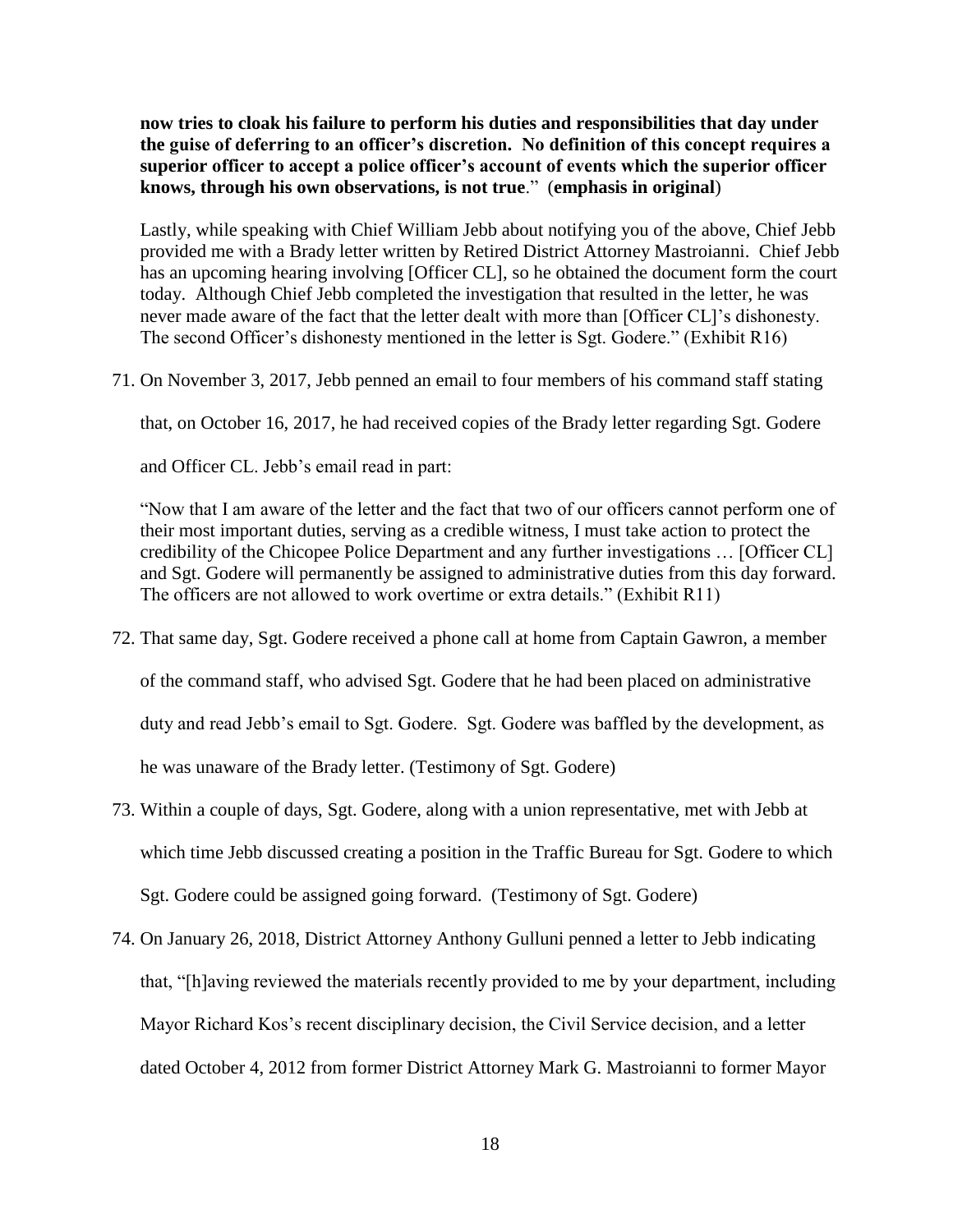Michael Bissonnette," the statements of Mastroianni "continue to represent the opinions and current procedures of the Hampden County District Attorney's Office." (Respondent Exhibit 10)

- 75. During the second day of full hearing, counsel for the City advised on the record that, after the first day of hearing, he encountered the First Assistant District Attorney in the courthouse; according to the City's counsel, he was advised by the First Assistant that District Attorney Gulluni had not reviewed the 2012 internal affairs investigative report of Jebb because it was his position that he could not revoke the prior Brady letter issued by Mastroianni and, therefore, there was no need for him to review the original source material on the issue.
- 76. On July 30, 2018, approximately nine months after Sgt. Godere was placed on administrative duties within the station, Sgt. Godere was issued a notice of contemplated discipline by Mayor Kos. (Exhibit R5)
- 77. Mayor Kos's July 30<sup>th</sup> letter sites the 2012 Brady letter from Mastroianni and also reads in part:

"Furthermore, on January 26, 2018, current District Attorney Anthony Gulluni reviewed Chicopee Police Internal Affairs investigation report 11-05-IA and former District Attorney Mark Mastrooianni's "Brady Letter" and he reaffirmed the reasonable and appropriate decision to issue the "Brady Letter" and he reaffirmed it stating you 'were not candid about activities related to the photograph of a murder scene and engaged in a prolonged effort to hide the truth by giving misleading or false statements and/or reports." (Exhibit R5)

- 78. On October 15, 2018, a disciplinary hearing was held before Mayor Kos. (Exhibit R7; Stipulated Fact)
- 79. Via correspondence dated November 2, 2018, Mayor Kos notified Sgt. Godere that he was terminated. The correspondence read in part: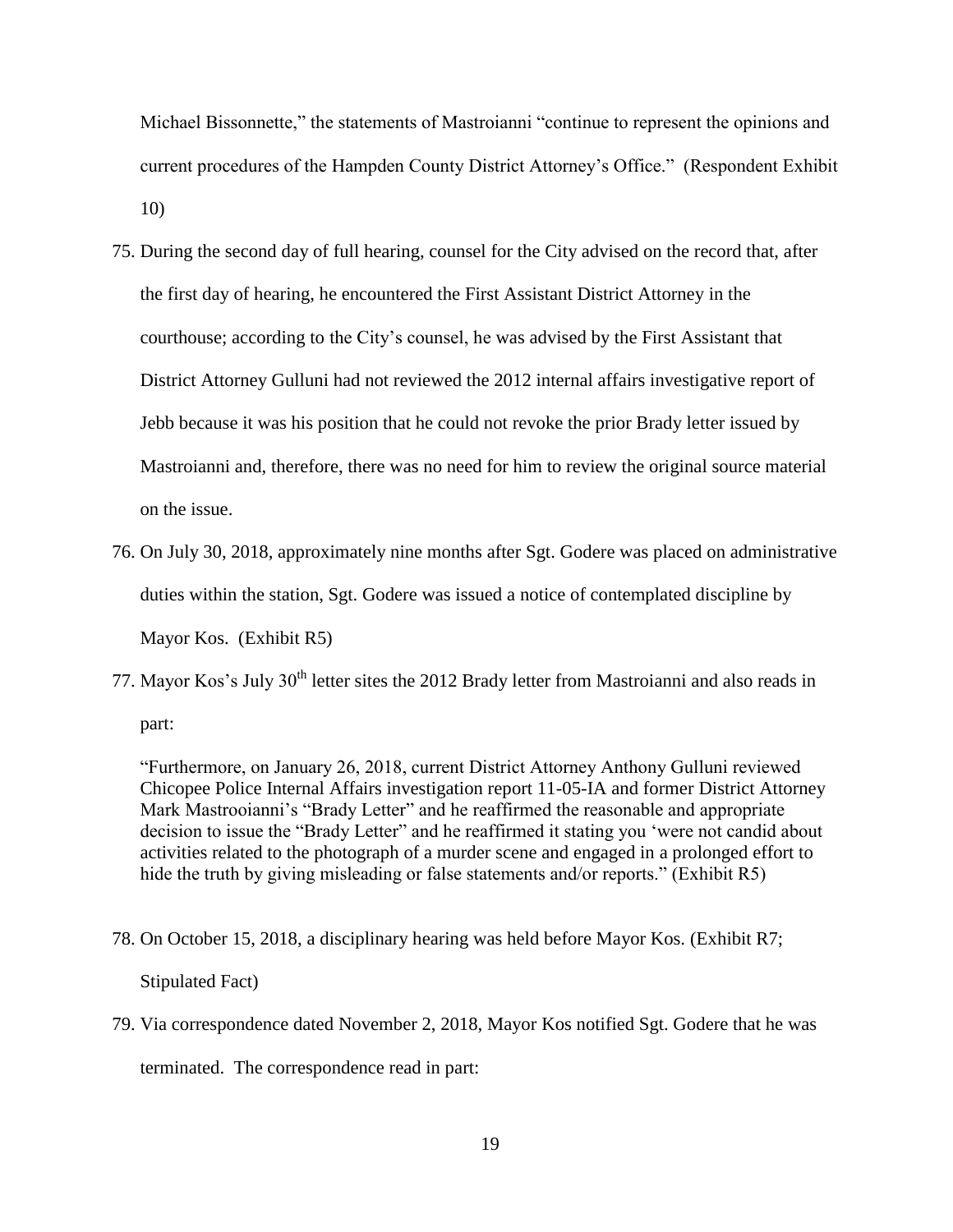"The requirement and expectation for police officers to be truthful is the lynch pin of every police officer's credibility and reliability. Based upon your testimony at the October 15, 2018 hearing, as well as reading the exhibits submitted, I agree with the findings of former District Attorney Mastorianni and current District Attorney Gulluni that you were untruthful and impeded this investigation." (Exhibit R7)

*Current Status of Officer CL, Officer TD and Officer MC*

80. Officer CL, who faced the same charges as Sgt. Godere, resigned prior to a local hearing

being held. (Testimony of Jebb)

81. Officer TD has been assigned to the position of detective in the narcotics bureau. (Testimony

of Jebb)

82. Approximately two weeks after Sgt. Godere was terminated, Officer MC was promoted to

provisional sergeant. (Exhibit A9)

## *Applicable Law*

G.L. c. 31, § 43 provides:

"If the commission by a preponderance of the evidence determines that there was just cause for an action taken against [a tenured civil service employee] … it shall affirm the action of the appointing authority, otherwise it shall reverse such action and the person concerned shall be returned to his position without loss of compensation or other rights; provided, however, if the employee by a preponderance of the evidence establishes that said action was based upon harmful error in the application of the appointing authority's procedure, an error of law, or upon any factor or conduct on the part of the employee not reasonably related to the fitness of the employee to perform in his position, said action shall not be sustained, and the person shall be returned to his position without loss of compensation or other rights. The commission may also modify any penalty imposed by the appointing authority."

An action is "justified" if it is "done upon adequate reasons sufficiently supported by

credible evidence, when weighed by an unprejudiced mind; guided by common sense and by

correct rules of law." Commissioners of Civil Service v. Municipal Ct. of Boston, 359 Mass.

211, 214 (1971). See also Cambridge v. Civil Service Comm'n, 43 Mass.App.Ct. 300, 304

(1997); Selectmen of Wakefield v. Judge of First Dist. Ct., 262 Mass. 477, 482 (1928). The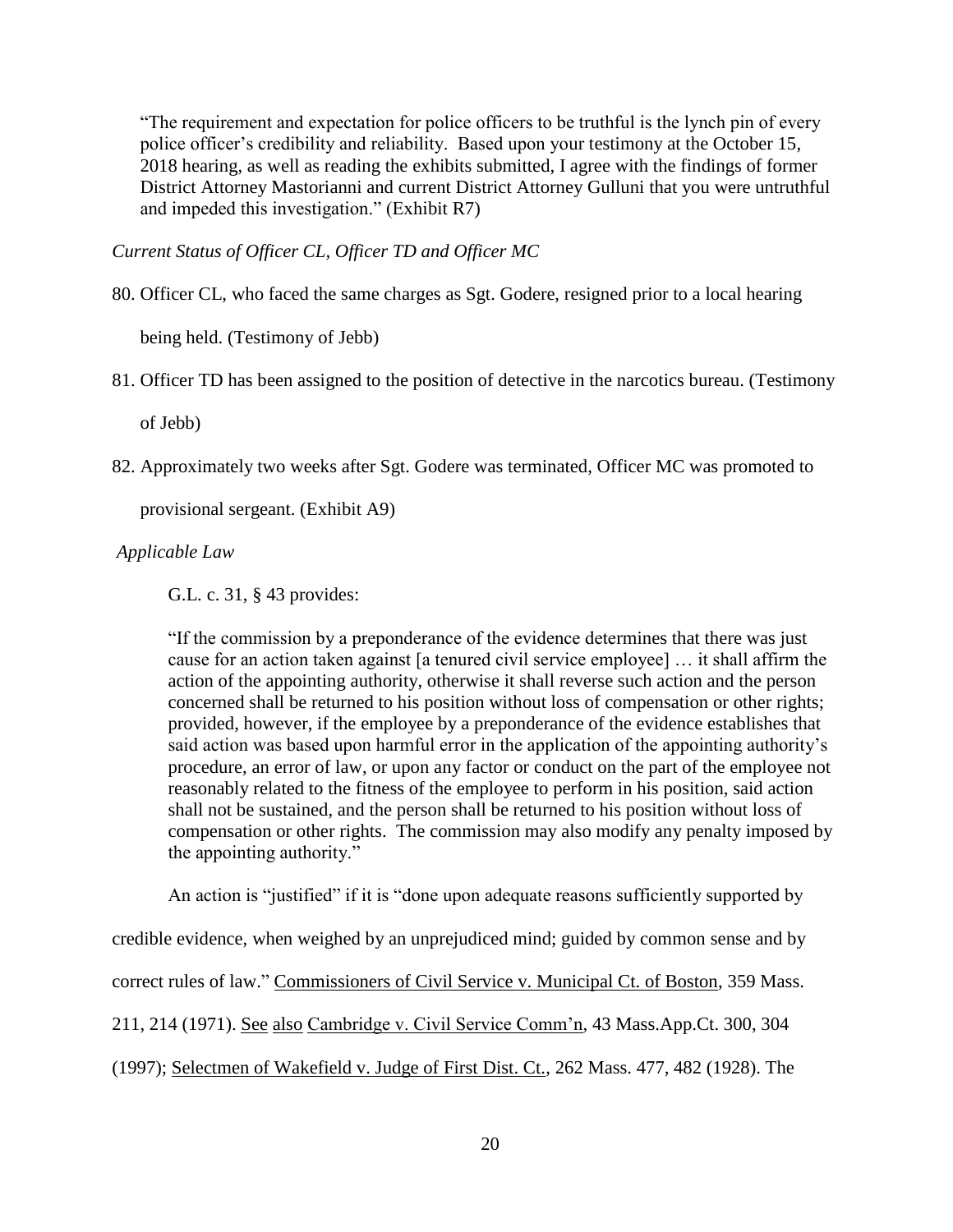Commission determines justification for discipline by inquiring, "whether the employee has been guilty of substantial misconduct which adversely affects the public interest by impairing the efficiency of public service." School Comm. v. Civil Service Comm'n, 43 Mass.App.Ct. 486, 488 (1997). See also Murray v. Second Dist. Ct., 389 Mass. 508, 514 (1983).

The Appointing Authority's burden of proof by a preponderance of the evidence is satisfied "if it is made to appear more likely or probable in the sense that actual belief in its truth, derived from the evidence, exists in the mind or minds of the tribunal notwithstanding any doubts that may still linger there." Tucker v. Pearlstein, 334 Mass. 33, 35-36 (1956).

Under section 43, the Commission is required "to conduct a de novo hearing for the purpose of finding the facts anew." Falmouth v. Civil Service Comm'n, 447 Mass. 814, 823 (2006) and cases cited. However, "[t]he commission's task.. .is not to be accomplished on a wholly blank slate. After making its de novo findings of fact, the commission does not act without regard to the previous decision of the [appointing authority], but rather decides whether 'there was reasonable justification for the action taken by the appointing authority in the circumstances found by the commission to have existed when the appointing authority made its decision'," which may include an adverse inference against a complainant who fails to testify at the hearing before the appointing authority" Id., quoting internally from Watertown v. Arria, 16 Mass.App.Ct. 331, 334 (1983) and cases cited.

By virtue of the powers conferred by their office, police officers are held to a highstandard of conduct. "Police officers are not drafted into public service; rather, they compete for their positions. In accepting employment by the public, they implicitly agree that they will not engage in conduct which calls into question, their ability and fitness to perform their official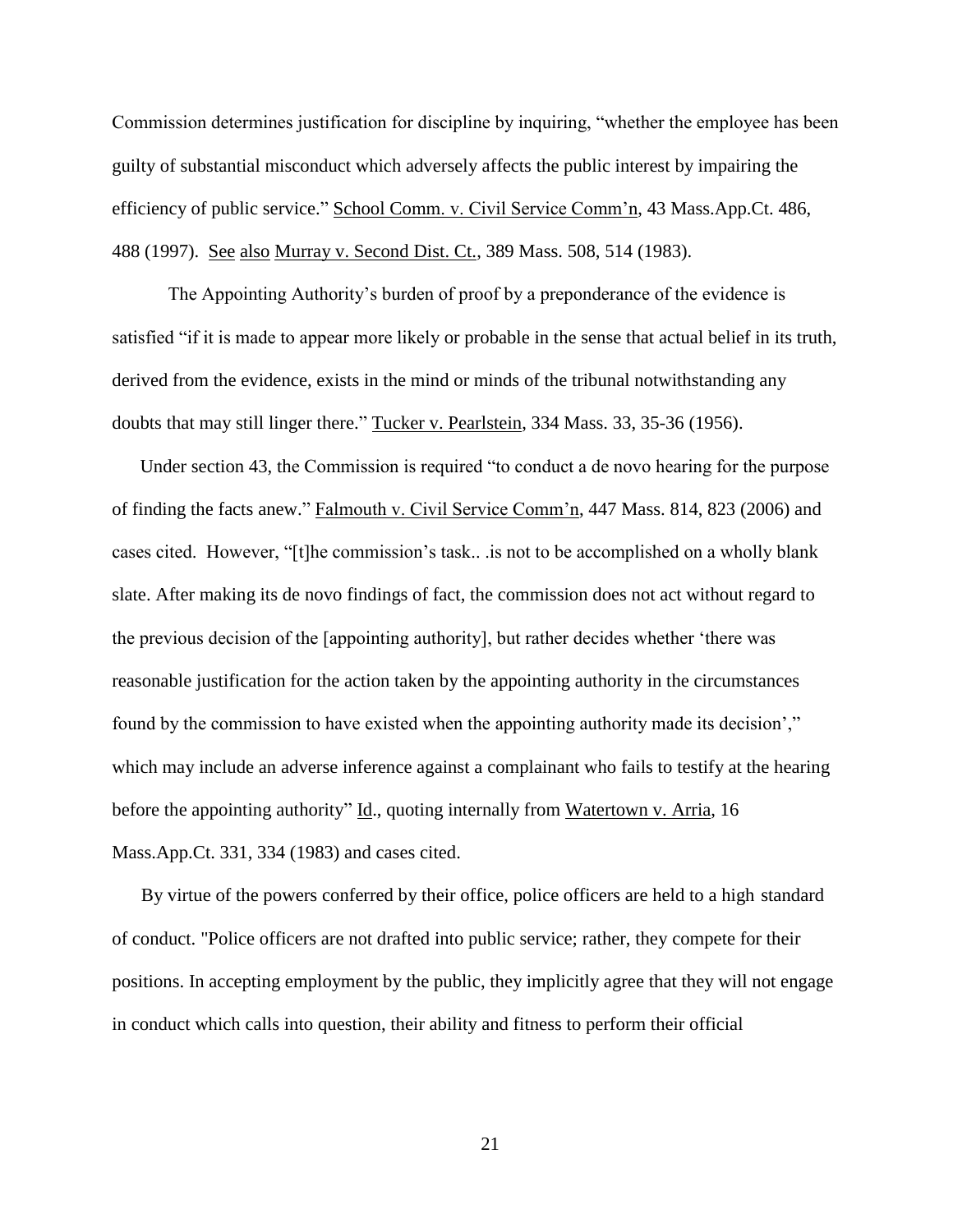responsibilities." Police Commissioner of Boston v. Civil Service Commission, 22 Mass.App.Ct. 364, 371 (1986).

#### *Analysis*

 In 2012, multiple Chicopee police officers engaged in egregious misconduct. Two police officers took an unauthorized photograph of a female murder victim at the scene and forwarded those photographs to other Chicopee police officers. Ultimately, a police officer who received one of the photographs, showed the photograph of the female to multiple parents at a youth sporting event.

 As stated by the District Attorney at the time: "The officers who took a photograph of the victim created the very interference which they were obligated to protect. Additionally, by their behavior and later dissemination of the photographs, they subjected the victim and family of the victim to a great indignity." There is no excuse for the reckless and distasteful actions of the police officers involved.

 Officer CL, who received the photograph from Sgt. Godere and then showed it to parents at the youth event, repeatedly denied that he ever received the photograph and/or that he showed the photograph to the parents, even when told by then-Deputy Chief Jebb that reliable information contradicted his denials. His actions, including his repeated untruthfulness, distinguish him from the other officers referenced in Jebb's internal affairs investigation. His decision to forego a disciplinary hearing and tender his resignation was a prudent one.

 That leaves three other officers who were shown to be untruthful in Jebb's investigation and impeded Jebb's ability to determine who had possession of photographs of a murder scene. Officer TD, who took a photograph at the scene and sent it to several police officer in individual text messages, stated that he could not remember who he sent the photograph to and also falsely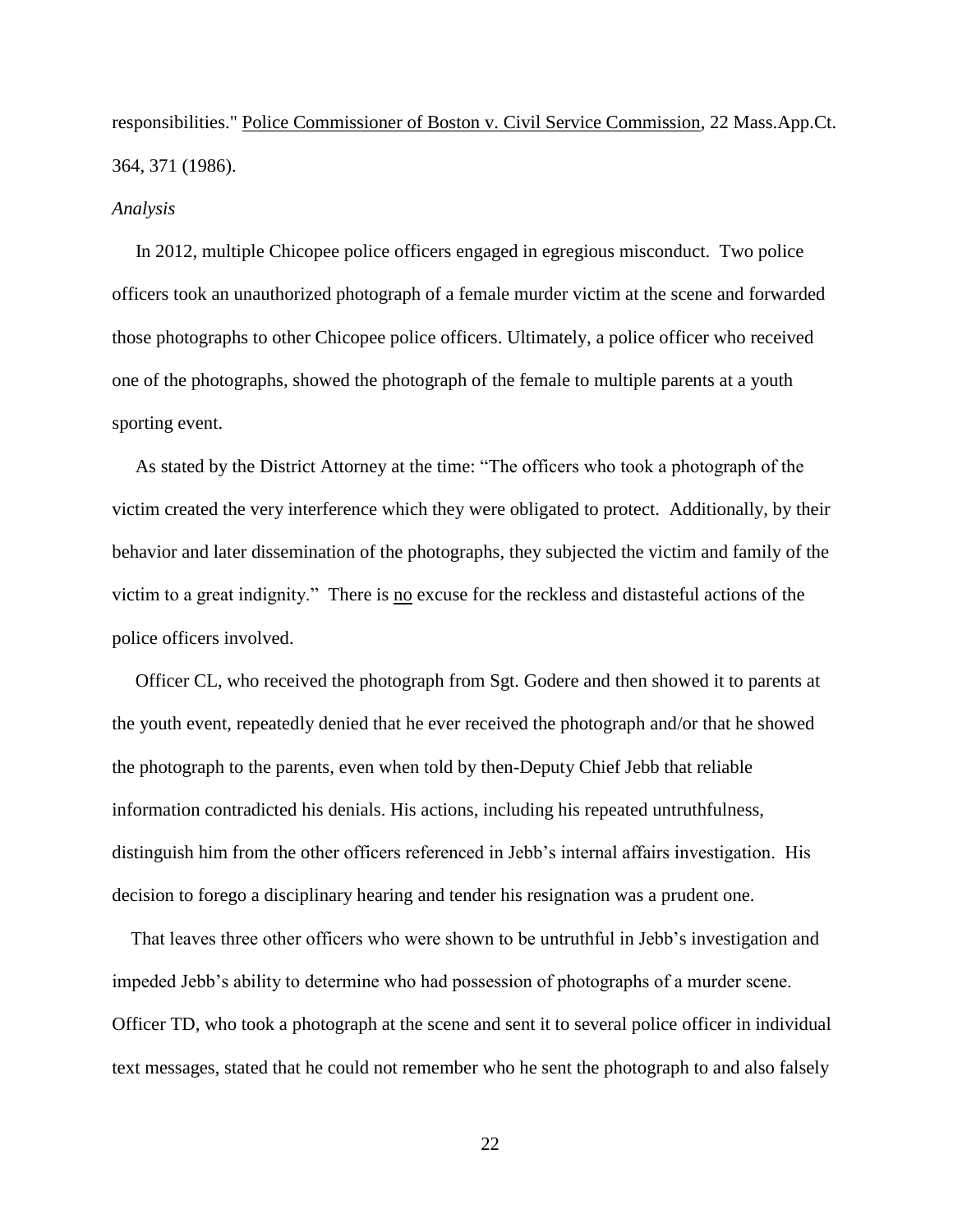claimed that he sent only one group text of the photograph. Officer MC impeded Jebb's investigation by first telling Jebb that he was "99% sure" that he received the photograph from Officer TD, but then, one day later, authored a letter to Jebb stating that he "could not remember" who the message was sent from. Sgt. Godere, in response to written questions from Jebb, initially stated that he could not remember who sent him the photograph or who he sent it to. Although Sgt. Godere eventually provided the information to Jebb during an interview that followed, Sgt. Godere expressed reluctance to provide the names of officers out of fear of be labeled a "rat".

 Prior to being notified of his potential termination in 2018, Sgt. Godere had never had the opportunity to dispute the findings of untruthfulness in Jebb's 2012 investigative report, which Sgt. Godere was not even aware of until 2015. Thus, more than eight years after the alleged untruthfulness occurred, the Commission must determine, as part of this de novo hearing, whether those allegations are supported by a preponderance of the evidence.

 The City argues that Sgt. Godere's untruthfulness began in November 2011 when, according to the City, then-Deputy Chief Jebb had a one-on-one meeting with Sgt. Godere at which time Sgt. Godere denied that he ever received a photograph of the female. Sgt. Godere adamantly denies that any such meeting took place and/or that he ever denied having received the photograph of the female. The eight-year interval of time here, and the potential of faded memories, makes a finding on this matter challenging. I believe that Sgt. Godere has a better recollection on this point and I credit his testimony that no such meeting occurred in November 2011, in large part because there is no documentation that this conversation occurred, whether in Jebb's internal affairs reports, his multiple emails to Godere regarding this investigation in 2012 or, even more recently, in communications to the District Attorney's Office. There also is no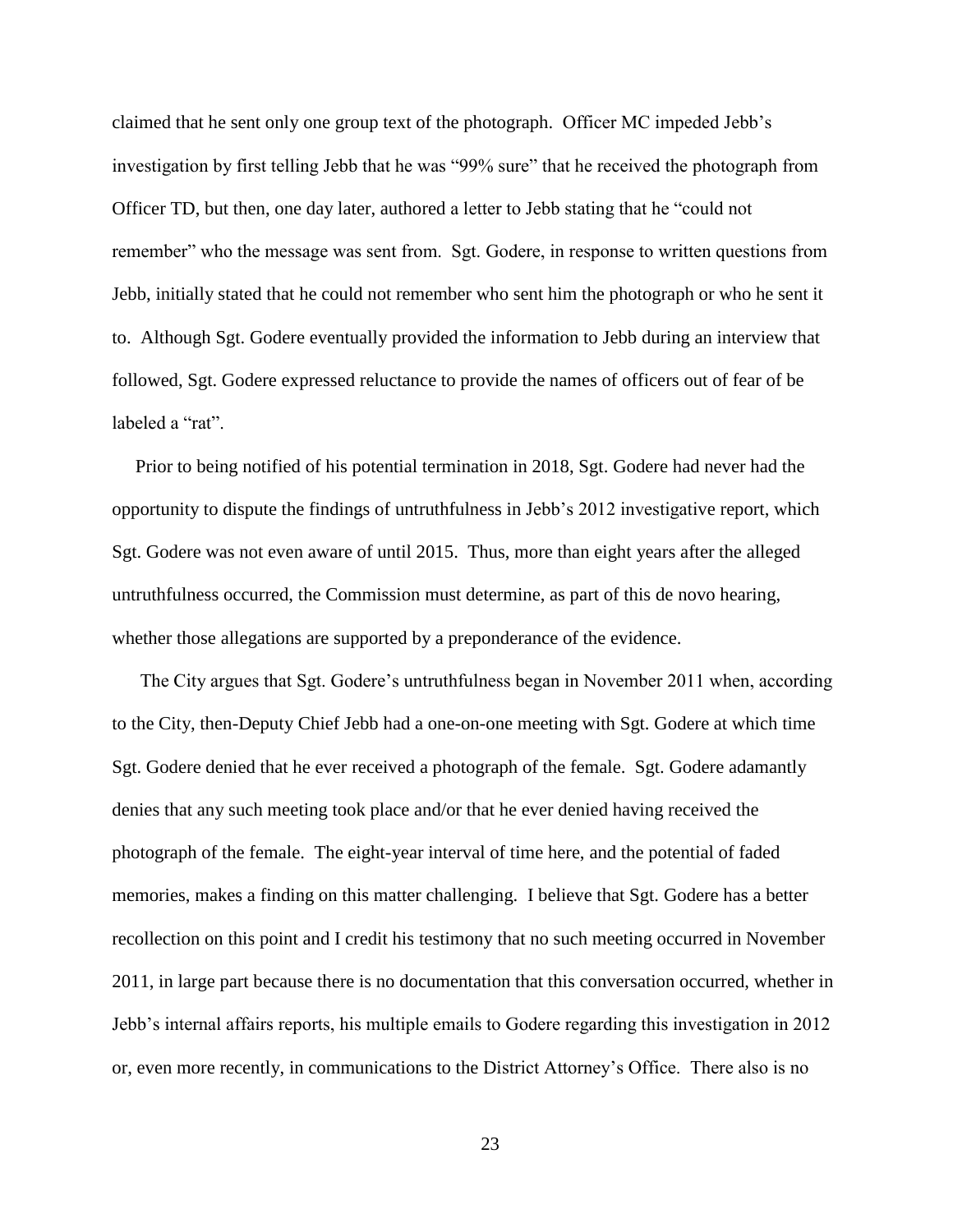reference to it in the termination decision and Mayor Kos could not recall Jebb testifying to it during that hearing. If a November, 2011 meeting occurred, it is likely that it would have been included in the Jebb's internal affairs report.

 I have found, however, that Sgt. Godere was untruthful in his January 27, 2012 written reply to Jebb when he wrote that he could "not recall" who sent him the photograph or to whom he sent it. Sgt. Godere testified that he was only able to recall who sent him the photograph and to whom he sent it after he was able to retrieve his cell phone records. Jebb did not believe that. Judge Mastroianni did not believe that. Mayor Kos did not believe that. Neither do I.

 I listened carefully to Sgt. Godere's testimony at the hearing and reviewed the written transcript of that testimony as well. At a minimum, it is not plausible that, in January 2012, Sgt. Godere was unable to recall who sent him the photograph of the female on the night of August 26, 2011 without first checking his phone records. Sgt. Godere, for the first time in his career, had been called to the scene in which he discovered a murder victim. *That same night*, while back at the police station, a fellow police sergeant, who was the officer in charge that night, showed Sgt. Godere a graphic picture of the murder victim that the sergeant had taken at the scene. Sgt. Godere looked at the photograph on the sergeant's phone and asked the sergeant to send it to him, which the sergeant did almost immediately. In that context, it is inconceivable to me that Sgt. Godere, in January 2012, could not recall who sent him the photograph without first checking his phone records. Rather, the more plausible explanation is that Sgt. Godere, rather than assisting Jebb in his critical investigation, chose to be untruthful in an effort to avoid implicating another police officer. Finally, while he did eventually provide truthful information to Jebb during the February 2, 2012 interview and follow-up correspondence, he needed to be prodded to do so after expressing concerns about being labeled as a "rat". Sgt. Godere's conduct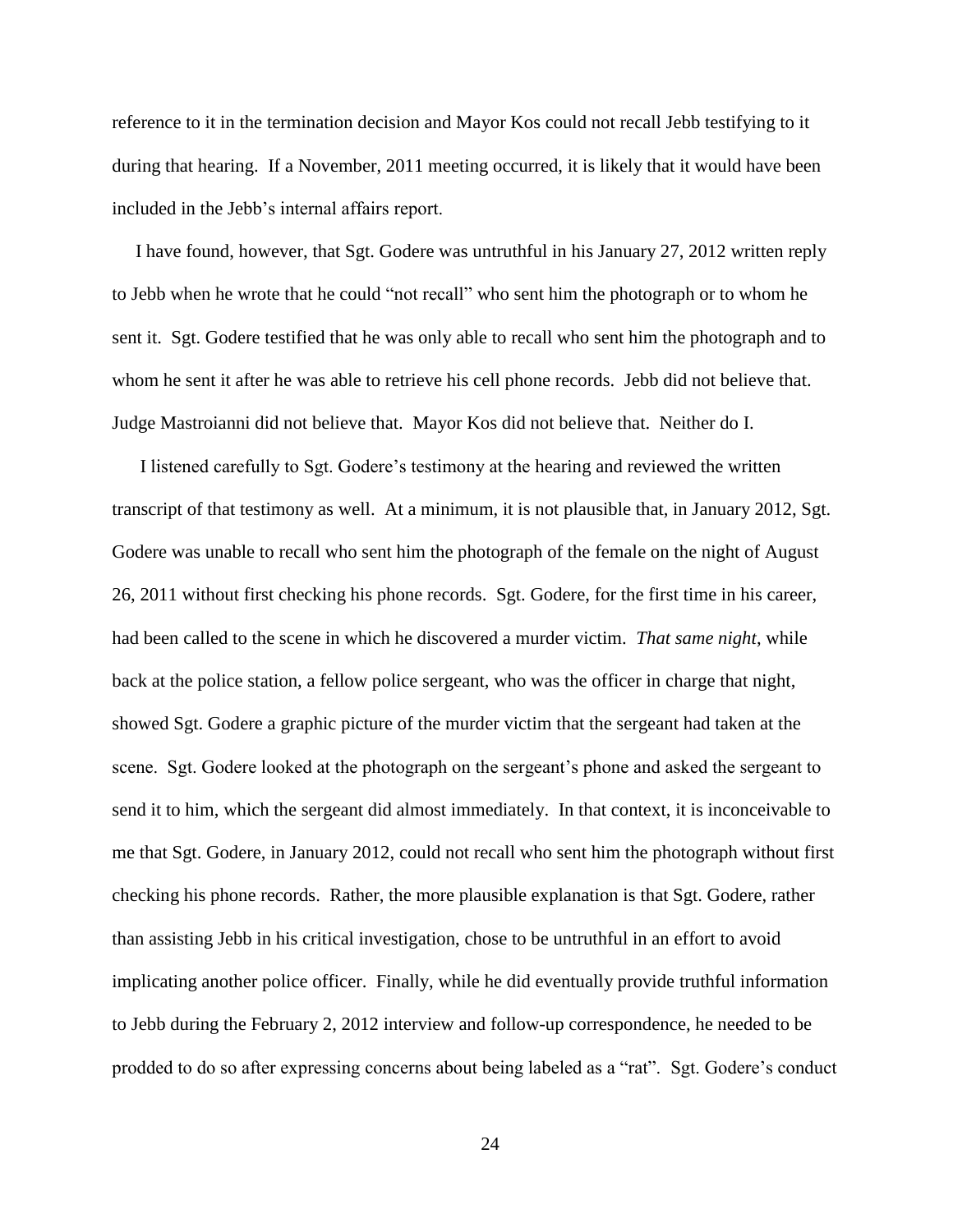was a violation of the rules and regulations of the Police Department regarding untruthfulness

and constituted substantial misconduct which adversely affected the public interest.

Having determined that Sgt. Godere did engage in the alleged misconduct, I must

determine whether the level of discipline (termination) was warranted.

As stated by the SJC in Falmouth v. Civ. Serv. Comm'n, 447 Mass. 814, 823-825 (2006):

 "After making its de novo findings of fact, the commission must pass judgment on the penalty imposed by the appointing authority, a role to which the statute speaks directly. G.L. c. [31], s. § 43 ('The commission may also modify any penalty imposed by the appointing authority.') Here the commission does not act without regard to the previous decision of the [appointing authority], but rather decides whether 'there was reasonable justification for the action taken by the appointing authority in the circumstances found by the commission to have existed when the appointing authority made its decision." Id. citing Watertown v. Arria,16 Mass.App.Ct. 331, 334 (1983).

"Such authority to review and amend the penalties of the many disparate appointing authorities subject to its jurisdiction inherently promotes the principle of uniformity and the 'equitable treatment of similarly situated individuals.' citing Police Comm'r of Boston v. Civ. Serv. Comm'n, 39 Mass.App.Ct. 594, 600 (1996). However, in promoting these principles, the commission cannot detach itself from the underlying purpose of the civil service system— 'to guard against political considerations, favoritism and bias in governmental employment decisions." Id. (citations omitted).

--

"Unless the commission's findings of fact differ significantly from those reported by the town or interpret the relevant law in a substantially different way, the absence of political considerations, favoritism or bias would warrant essentially the same penalty. The commission is not free to modify the penalty imposed by the town on the basis of essentially similar fact finding without an adequate explanation." Id. at 572. (citations omitted).

Similar to the City, I have found that Sgt. Godere was untruthful as part of an internal

investigation in 2012. Several factors, however, warrant a modification of the penalty imposed

here. My explanation follows.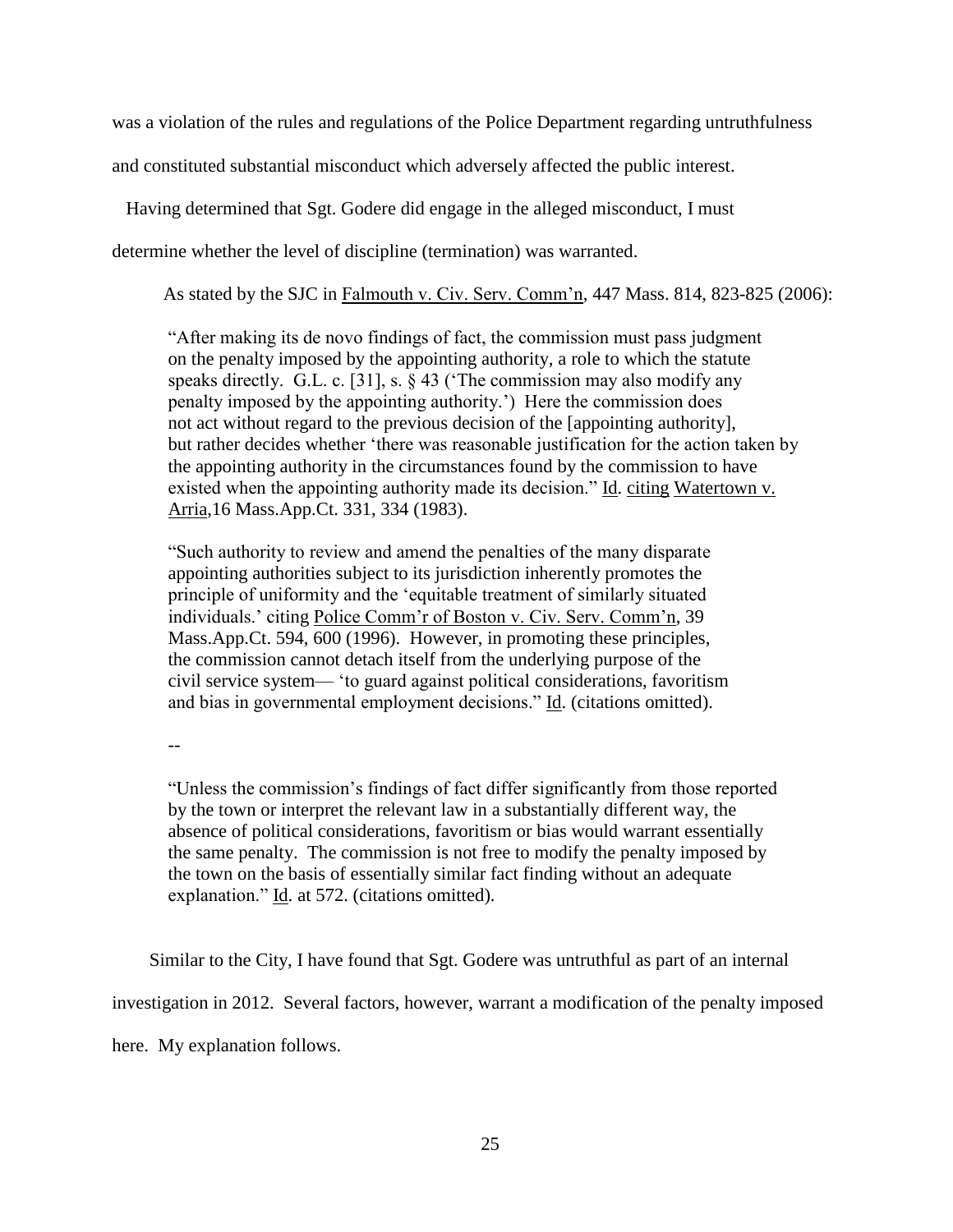The City was aware of Sgt. Godere's untruthfulness in 2012 and, after careful review and consideration, chose not to charge Sgt. Godere with untruthfulness. Rather, they charged Sgt. Godere with incompetence and issued him a written reprimand. As he was not charged with untruthfulness, and was not provided with a copy of Jebb's internal affairs report, Sgt. Godere had no ability at the time to refute the charge at that time. There is something inherently wrong with basing discipline on untruthfulness that the City has been aware of for seven years.

 Further, Sgt. Godere has been treated differently than other similarly situated individuals. Two other police officers engaged in the same misconduct as Sgt. Godere. Officer TD took a photograph of the female victim, was not forthcoming about who he sent it to and was also untruthful when he stated that he sent out one group text, as opposed to sending the picture via several separate text messages. Officer MC at first acknowledged that he was "99% sure" that he received the photograph from Officer TD, but then submitted correspondence stating that he could no longer remember who sent it to him. Sgt. Godere has been terminated. Officer TD has been assigned to the position of detective in the narcotics division. Officer MC has been promoted to provisional sergeant. At the hearing, Chief Jebb sought to distinguish their misconduct from Sgt. Godere's by stating that one of those officers was untruthful because he didn't want to share the photographs of a romantic partner that were on his phone and the other didn't want to share the photographs of family members. Even if I were to accept this headscratching rationale, it ignores the fact that their untruthfulness was based their unforthcoming answers during the interview, as opposed to their reluctance to turn over pictures from their cell phones.

 Finally, the City's reliance on the fact that Sgt. Godere was the subject of a Brady letter is problematic for multiple reasons. First, as previously referenced, the City's Mayor (Bissonnette)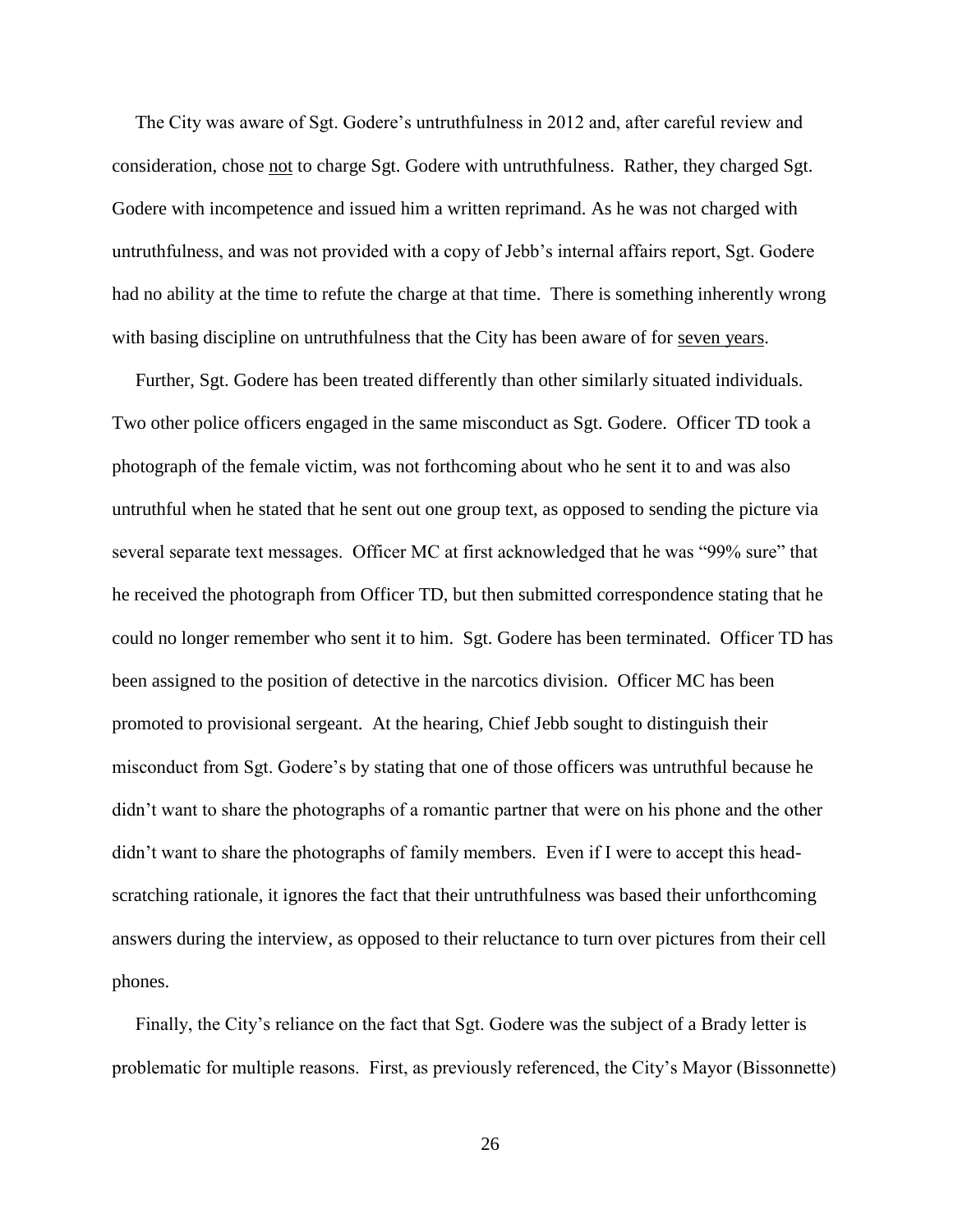and Police Chief (Charette) at the time (2012) were both aware that Sgt. Godere was the subject of a Brady Letter and concluded that no disciplinary action was warranted. Effectively, what the City is arguing here is that the election of a new Mayor or the appointment of a new Police Chief can result in the reversal of prior decisions not to discipline a permanent, tenured civil service employee based on the same information that was available to their predecessors. The civil service system was designed to *prevent* these types of arbitrary decisions.

 Second, Sgt. Godere was not informed of the 2012 Brady letter at the time. Over several years, it appears that many people, *except Sgt. Godere*, were aware of the Brady Letter. The District Attorney, with the assistance of the First District Attorney, wrote the letter and forwarded it to the Police Chief in 2012 The Police Chief shared the letter with the Mayor at the time. Years later, the new Police Chief was informed of a "rumor" of such a letter. The new Police Chief receives the letter from the First District Attorney. The Police Chief then notifies his command staff of the letter. Only then, after six years, did Sgt. Godere learn that he was the subject of a Brady Letter, when a Captain called him at home and notified him about the Police Chief's email. Similar to the City's failure to provide Sgt. Godere with the internal affairs report in 2012, there is an unfairness in requiring Sgt. Godere to defend allegations the City was aware of six years prior.

 Third, the City's Mayor testified that he principally relied upon the conclusion of the District Attorney's Office in making his termination decision on Sgt. Godere and stated that, if others had been named in the Brady memorandum, they would be in the same position as Sgt. Godere. As referenced previously, the author of that Brady Letter could not explain why Officer TD and MC were not named in the letter. Mayor Kos also testified that a basis for his determination was his conclusion that no officer, including Sgt. Godere, could effectively serve as a police officer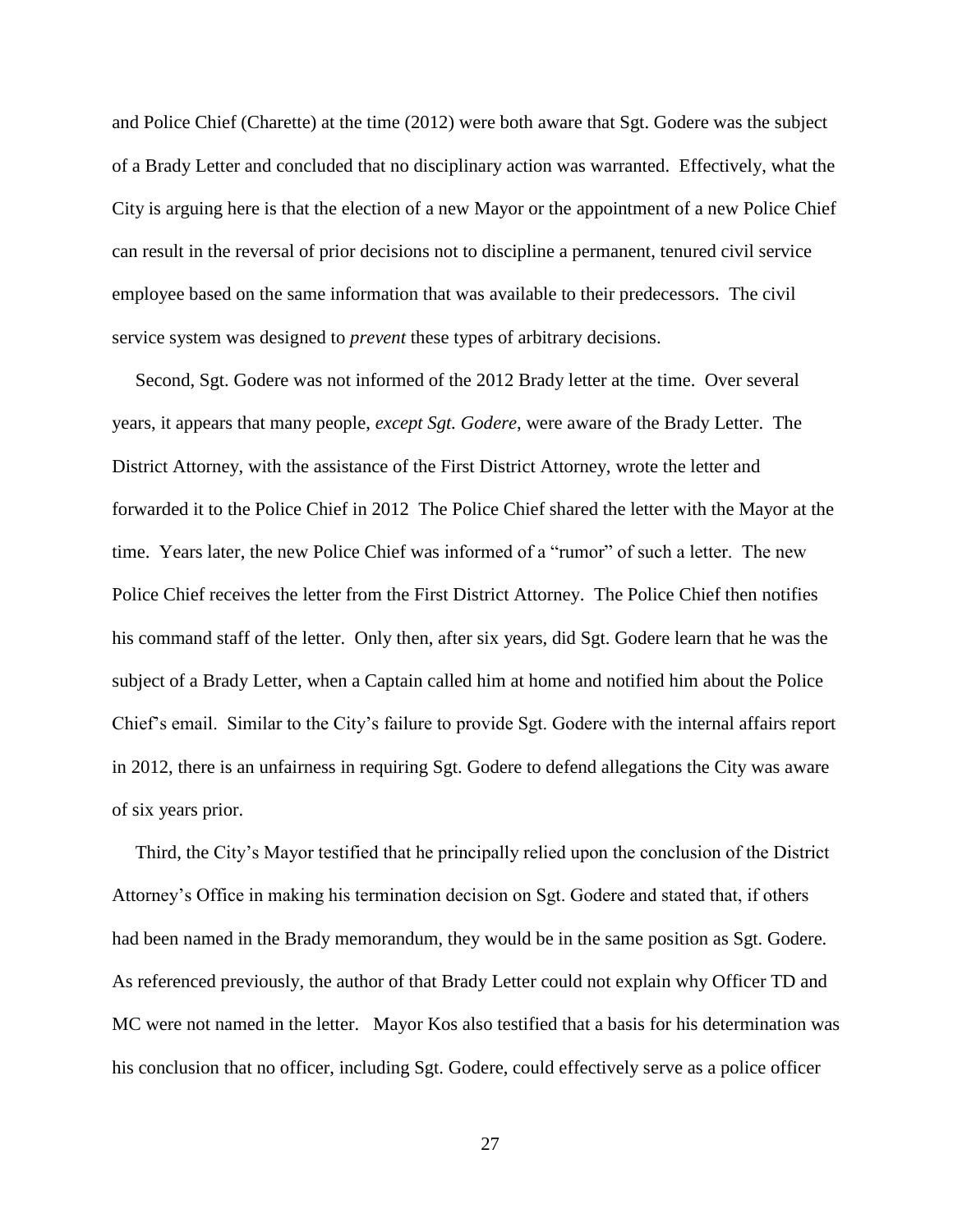on a going forward basis if they are the subject of a Brady Letter, as, according to Mayor Kos, the finding would render him either unable to testify or wrecked his credibility. As explained, that is not an opinion shared by the author of the memorandum, then-District Attorney Mastroianni.

 For all of the above reasons, a downward modification of the penalty imposed here is warranted. In determining the appropriate level of discipline, I considered other relevant factors, including: the seriousness of the misconduct; Sgt. Godere's prior discipline; and the insights offered by Judge Mastroianni regarding the potential challenges associated with the continued employment of a police officer who is the subject of a Brady Letter.

The appeal is *allowed in part* and the modified penalty is as follows:

- 1. Sgt. Godere shall be demoted from sergeant to police officer, effective November 2, 2018.
- 2. Sgt. Godere shall be returned to his position of police officer, effective November 2, 2018, without loss of compensation or other rights.

Civil Service Commission

## */s/ Christopher Bowman* Christopher C. Bowman Chairman

By vote of the Civil Service Commission (Bowman, Chairman; Ittleman; Stein and Tivnan, Commissioners [Camuso – Absent]) on February 13, 2020.

Either party may file a motion for reconsideration within ten days of the receipt of this Commission order or decision. Under the pertinent provisions of the Code of Mass. Regulations, 801 CMR 1.01 (7) (1), the motion must identify a clerical or mechanical error in this order or decision or a significant factor the Agency or the Presiding Officer may have overlooked in deciding the case. A motion for reconsideration does not toll the statutorily prescribed thirty-day time limit for seeking judicial review of this Commission order or decision.

Under the provisions of G.L. c. 31, § 44, any party aggrieved by this Commission order or decision may initiate proceedings for judicial review under G.L. c. 30A, § 14 in the superior court within thirty (30) days after receipt of this order or decision. Commencement of such proceeding shall not, unless specifically ordered by the court, operate as a stay of this Commission order or decision. After initiating proceedings for judicial review in the Superior Court, the plaintiff, or his/her attorney, is required to serve a copy of the summons and complaint upon the Boston office of the Attorney General of the Commonwealth, with a copy to the Civil Service Commission, in the time and in the manner prescribed by Mass.R.Civ.P. 4 (d).